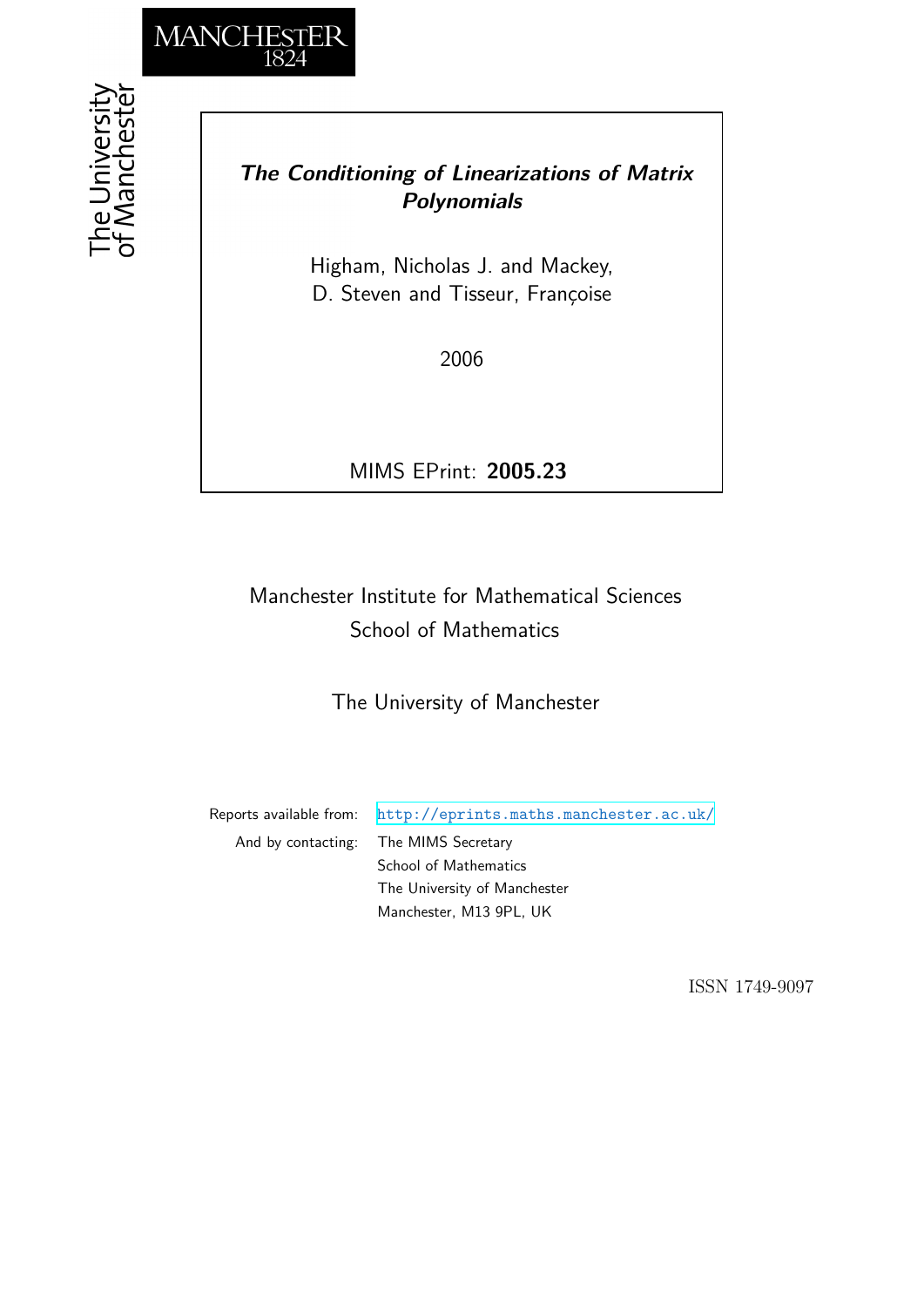## **THE CONDITIONING OF LINEARIZATIONS OF MATRIX POLYNOMIALS**∗

#### NICHOLAS J. HIGHAM<sup>†</sup>, D. STEVEN MACKEY<sup>†</sup>, AND FRANÇOISE TISSEUR<sup>†</sup>

**Abstract.** The standard way of solving the polynomial eigenvalue problem of degree m in  $n \times n$ matrices is to "linearize" to a pencil in  $mn \times mn$  matrices and solve the generalized eigenvalue problem. For a given polynomial, P, infinitely many linearizations exist and they can have widely varying eigenvalue condition numbers. We investigate the conditioning of linearizations from a vector space  $\mathbb{DL}(P)$  of pencils recently identified and studied by Mackey, Mackey, Mehl, and Mehrmann. We look for the best conditioned linearization and compare the conditioning with that of the original polynomial. Two particular pencils are shown always to be almost optimal over linearizations in  $D\mathbb{L}(P)$  for eigenvalues of modulus greater than or less than 1, respectively, provided that the problem is not too badly scaled and that the pencils are linearizations. Moreover, under this scaling assumption, these pencils are shown to be about as well conditioned as the original polynomial. For quadratic eigenvalue problems that are not too heavily damped, a simple scaling is shown to convert the problem to one that is well scaled. We also analyze the eigenvalue conditioning of the widely used first and second companion linearizations. The conditioning of the first companion linearization relative to that of  $P$  is shown to depend on the coefficient matrix norms, the eigenvalue, and the left eigenvectors of the linearization and of  $P$ . The companion form is found to be potentially much more ill conditioned than  $P$ , but if the 2-norms of the coefficient matrices are all approximately 1 then the companion form and P are guaranteed to have similar condition numbers. Analogous results hold for the second companion form. Our results are phrased in terms of both the standard relative condition number and the condition number of Dedieu and Tisseur [Linear Algebra Appl., 358 (2003), pp. 71–94] for the problem in homogeneous form, this latter condition number having the advantage of applying to zero and infinite eigenvalues.

**Key words.** matrix polynomial, matrix pencil, linearization, companion form, condition number, homogeneous form, quadratic eigenvalue problem, vector space, scaling

**AMS subject classifications.** 65F15, 15A18

**DOI.** 10.1137/050628283

**1. Introduction.** Consider the matrix polynomial of degree m

(1.1) 
$$
P(\lambda) = \sum_{i=0}^{m} \lambda^{i} A_{i}, \qquad A_{i} \in \mathbb{C}^{n \times n}, \quad A_{m} \neq 0.
$$

We will assume throughout that P is regular, that is, det  $P(\lambda) \neq 0$ . The eigenproblem for P—the polynomial eigenvalue problem—is to find scalars  $\lambda$  and nonzero vectors x and y satisfying  $P(\lambda)x = 0$  and  $y^*P(\lambda) = 0$ ; x and y are right and left eigenvectors corresponding to the eigenvalue  $\lambda$ .

A standard way of solving the eigenproblem is to convert  $P$  into a linear polynomial

$$
L(\lambda) = \lambda X + Y, \qquad X, Y \in \mathbb{C}^{mn \times mn}
$$

<sup>∗</sup>Received by the editors April 1, 2005; accepted for publication (in revised form) by J. Barlow October 11, 2005; published electronically December 18, 2006. This work was supported by Engineering and Physical Sciences Research Council grant GR/S31693.

http://www.siam.org/journals/simax/28-4/62828.html

<sup>†</sup>School of Mathematics, The University of Manchester, Sackville Street, Manchester, M60 1QD, UK (higham@ma.man.ac.uk, http://www.ma.man.ac.uk/˜higham/, smackey@ma.man.ac.uk, ftisseur@ma.man.ac.uk, http://www.ma.man.ac.uk/˜ftisseur/). The work of the first author was supported by a Royal Society-Wolfson Research Merit Award. The work of the third author was supported by Engineering and Physical Sciences Research Council grant GR/R45079.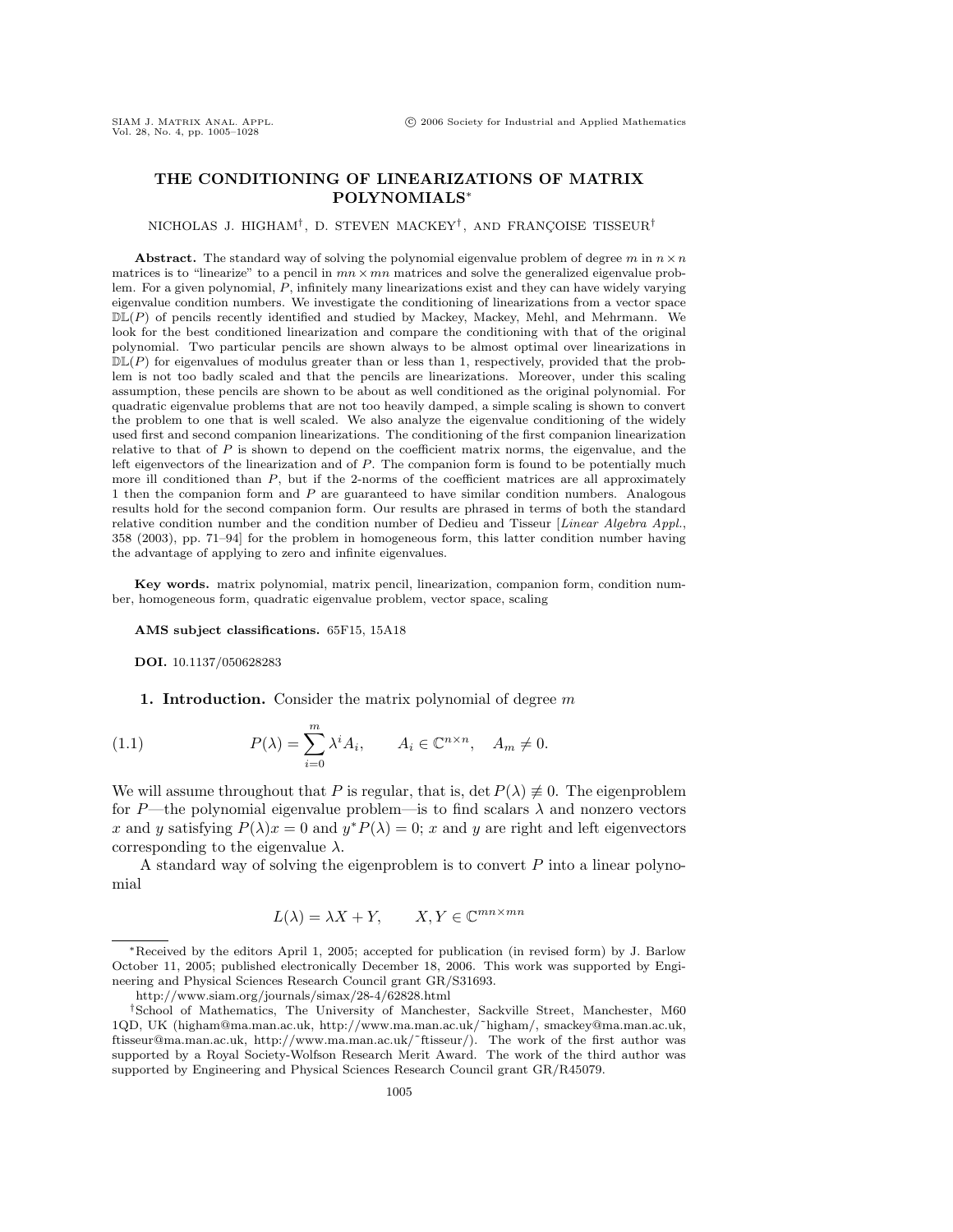with the same spectrum as P and solve the resulting generalized eigenproblem  $L(\lambda)x =$ 0, which is usually done by the QZ algorithm for small to medium size problems or a Krylov method for large sparse problems. The aim of this work is to provide guidance on how to choose from among the infinitely many possible pencils  $L(\lambda)$ .

We are interested in pencils  $L(\lambda)$  that are linearizations of  $P(\lambda)$  in the following sense: they satisfy

(1.2) 
$$
E(\lambda)L(\lambda)F(\lambda) = \begin{bmatrix} P(\lambda) & 0 \\ 0 & I_{(m-1)n} \end{bmatrix}
$$

for some unimodular  $E(\lambda)$  and  $F(\lambda)$  (that is,  $\det(E(\lambda))$ ) is a nonzero constant, independent of  $\lambda$ , and likewise for F) [6, sect. 7.2]. This definition implies that  $\gamma \det(L(\lambda)) =$  $\det(P(\lambda))$  for some nonzero constant  $\gamma$ , so that L and P have the same spectrum. As an example, the pencil

(1.3) 
$$
C_1(\lambda) = \lambda \begin{bmatrix} A & 0 \\ 0 & I \end{bmatrix} + \begin{bmatrix} B & C \\ -I & 0 \end{bmatrix}
$$

can be shown to be a linearization for the quadratic  $Q(\lambda) = \lambda^2 A + \lambda B + C$ ; it is known as the first companion form linearization (see section 7).

Two important sets of potential linearizations are identified and studied by Mackey, Mackey, Mehl, and Mehrmann [13]. With the notation

(1.4) 
$$
\Lambda = [\lambda^{m-1}, \lambda^{m-2}, \dots, 1]^T,
$$

the sets are

(1.5) 
$$
\mathbb{L}_1(P) = \{ L(\lambda) : L(\lambda)(\Lambda \otimes I_n) = v \otimes P(\lambda), v \in \mathbb{C}^m \},
$$

(1.6) 
$$
\mathbb{L}_2(P) = \left\{ L(\lambda) : (A^T \otimes I_n)L(\lambda) = w^T \otimes P(\lambda), w \in \mathbb{C}^m \right\}.
$$

It is easy to check that  $C_1(\lambda)$  in (1.3) belongs to  $\mathbb{L}_1(Q)$  (with  $v = e_1$ )<sup>1</sup>; so the pencils in  $\mathbb{L}_1$  can be thought of as generalizations of the first companion form. It is proved in [13, Prop. 3.2, Prop. 3.12, Thm. 4.7] that  $\mathbb{L}_1(P)$  and  $\mathbb{L}_2(P)$  are vector spaces and that almost all pencils in these spaces are linearizations of P.

One of the underlying reasons for the interest in  $\mathbb{L}_1$  and  $\mathbb{L}_2$  is that eigenvectors of P can be directly recovered from eigenvectors of linearizations in  $\mathbb{L}_1$  and  $\mathbb{L}_2$ . Specifically, if L is any pencil in  $\mathbb{L}_1(P)$  with nonzero vector v, then x is a right eigenvector of P with eigenvalue  $\lambda$  if and only if  $\Lambda \otimes x$  (if  $\lambda$  is finite) or  $e_1 \otimes x$  (if  $\lambda = \infty$ ) is a right eigenvector for L with eigenvalue  $\lambda$ . Moreover, if this  $L \in L_1(P)$  is a linearization for  $P$ , then every right eigenvector of  $L$  has one of these two Kronecker product forms; hence some right eigenvector of  $P$  can be recovered from every right eigenvector of  $L$ . Similarly, if L is any pencil in  $\mathbb{L}_2(P)$  with nonzero vector w, then y is a left eigenvector for P with eigenvalue  $\lambda$  if and only if  $\overline{\Lambda} \otimes y$  (if  $\lambda$  is finite) or  $e_1 \otimes y$  (if  $\lambda = \infty$ ) is a left eigenvector for L with eigenvalue  $\lambda$ . Again, if this  $L \in \mathbb{L}_2(P)$  is a linearization for P, then every left eigenvector of L is of the form  $\overline{\Lambda} \otimes y$  or  $e_1 \otimes y$ , and so every left eigenvector of L produces a left eigenvector for P. Some insight can be gained from the proof of the first part of these results. For any  $L \in \mathbb{L}_{1}(P)$ , postmultiplying the equation in (1.5) defining  $\mathbb{L}_1$  by  $1 \otimes x$  gives

$$
L(\lambda)(\Lambda \otimes x) = v \otimes P(\lambda)x.
$$

 $^{1}e_{i}$  denotes the *i*th column of the identity matrix  $I_{m}$ .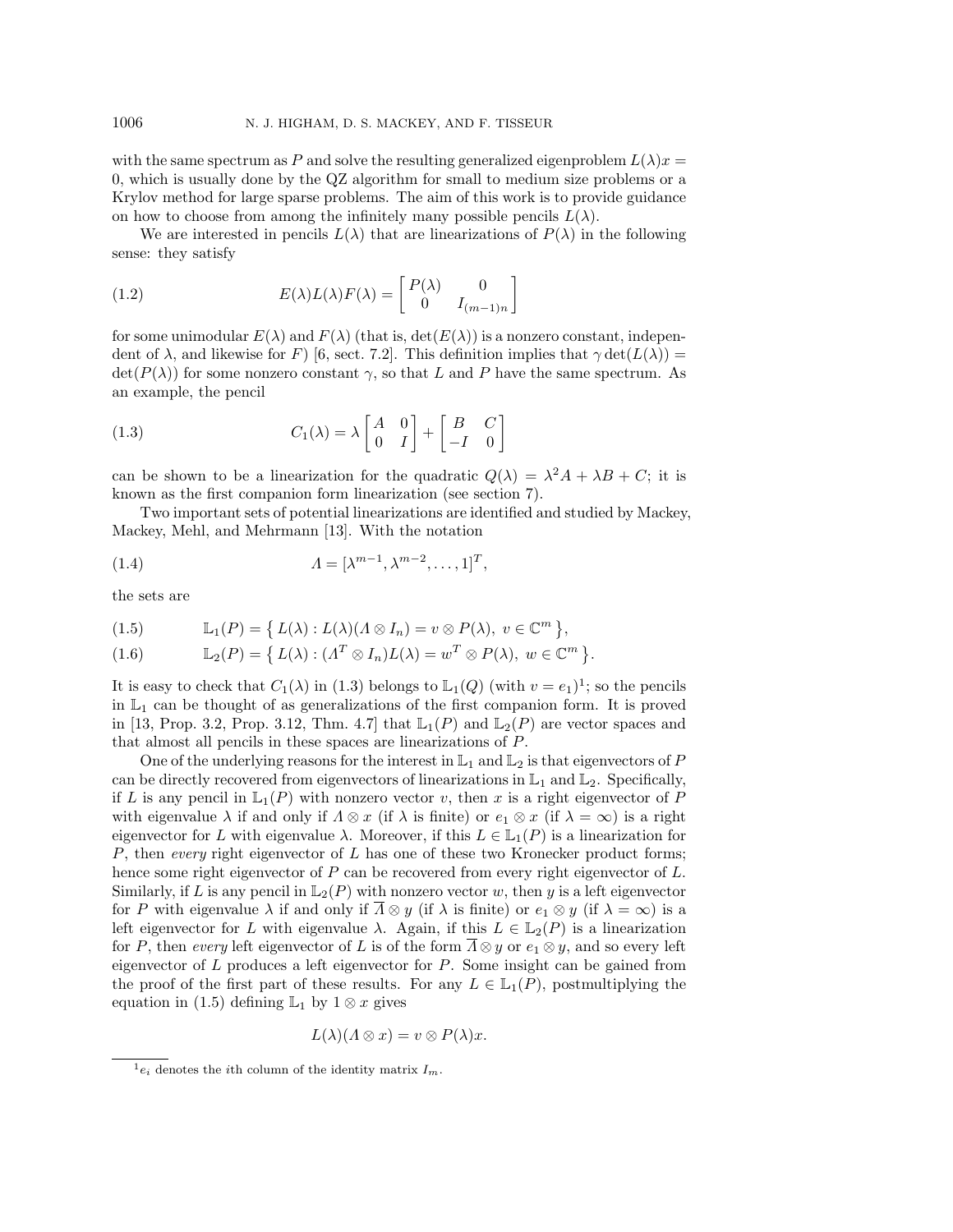Hence for finite  $\lambda$  and  $v \neq 0$ ,  $(x, \lambda)$  is an eigenpair for P if and only if  $(\Lambda \otimes x, \lambda)$  is an eigenpair for L. The complete proofs of these results can be found in [13, Thm. 3.8, Thm. 3.14, Thm. 4.4].

It is natural to concentrate attention on the pencils that lie in

(1.7) 
$$
\mathbb{DL}(P) = \mathbb{L}_1(P) \cap \mathbb{L}_2(P),
$$

because there is a simultaneous correspondence between left and right eigenvectors of P and of pencils in  $D\mathbb{L}(P)$ . It is shown in [13, Thm. 5.3] and in [7, Thm. 3.4] that  $L \in \mathbb{DL}(P)$  only if L satisfies the conditions in (1.5) and (1.6) with  $w = v$ , and that, for any  $v \in \mathbb{C}^m$ , there are uniquely determined X and Y such that  $L(\lambda) = \lambda X + Y$  is in  $D\mathbb{L}(P)$ . Thus  $D\mathbb{L}(P)$  is always an m-dimensional space of pencils associated with P. A basis for  $D\mathbb{L}(P)$  corresponding to the standard basis  $v = e_i$ ,  $i = 1: m$ , for  $\mathbb{C}^m$  is derived in [7, Sect. 3.3]. In this work we focus on linearizations in  $D\mathbb{L}(P)$ .

Just as for  $\mathbb{L}_1$  and  $\mathbb{L}_2$ , almost all pencils in  $\mathbb{DL}(P)$  are linearizations [13, Thm. 6.8]. In fact, there is a beautiful characterization of the subset of pencils  $L \in \mathbb{DL}(P)$  that are linearizations [13, Thm.  $6.7$ ]: they are those for which no eigenvalue of P is a root of the polynomial  $p(\lambda; v) := v^T A = \sum_{i=1}^m v_i \lambda^{m-i}$ , where when  $v_1 = 0$  we define  $\infty$  to be a root of  $p(\lambda; v)$ . Throughout this work we assume that the pencils  $L \in \mathbb{DL}(P)$ under consideration are linearizations.

The polynomials with  $m > 1$  of greatest practical importance are the quadratics. For later use we note that for  $m = 2$  and  $Q(\lambda) = \lambda^2 A + \lambda B + C$ ,

$$
(1.8)\quad \mathbb{DL}(Q) = \left\{ L(\lambda) = \lambda \begin{bmatrix} v_1 A & v_2 A \\ v_2 A & v_2 B - v_1 C \end{bmatrix} + \begin{bmatrix} v_1 B - v_2 A & v_1 C \\ v_1 C & v_2 C \end{bmatrix} : v \in \mathbb{C}^2 \right\},
$$

which can be deduced directly from the definition of  $\mathbb{DL}$  in (1.7).

We now summarize the organization of the paper. In section 2 we define and describe properties of a relative condition number for a simple eigenvalue of P and a condition number of Dedieu and Tisseur for the problem in homogeneous form. Although there is no direct connection between the two condition numbers, both are of interest, and all results in the paper are stated for both. In section 3 we obtain for a linearization in  $D\mathbb{L}(P)$  expressions for the condition numbers that separate the dependence on  $P$  from that of the vector  $v$  that defines the linearization. These expressions are then used in section 4 to approximately minimize the condition numbers over all v. The pencils with  $v = e_1$  and  $v = e_m$ , which are linearizations when  $A_0$ and  $A_m$ , respectively, are nonsingular, are shown always to be almost optimal within  $D\mathbb{L}(P)$  for eigenvalues of modulus greater than or less than 1, respectively, provided that the measure  $\rho = \max_i ||A_i||_2 / \min(||A_0||_2, ||A_m||_2)$  of the scaling of the problem is of order 1. This result generalizes and strengthens earlier results of Tisseur [16] for the quadratic case. Under the same scaling assumption these two linearizations are shown to be about as well conditioned as the original polynomial. How to extend the results to sets of eigenvalues, and the situation where we know only a region containing the eigenvalues, is discussed in section 4.1.

In section 5 we turn to quadratic polynomials and show that a simple scaling converts the problem to one that is well scaled, provided the quadratic is not too heavily damped. In section 6 we prove the equality of the condition number of an eigenvalue of a linearization in  $D\mathbb{L}(P)$  with the condition number of the corresponding reciprocal eigenvalue of a linearization of the "reversal" of the polynomial. In section 7 we show that the ratio of the condition number of the first companion linearization to that of P at a given  $\lambda$  depends on the product of a rational function of  $|\lambda|$  and the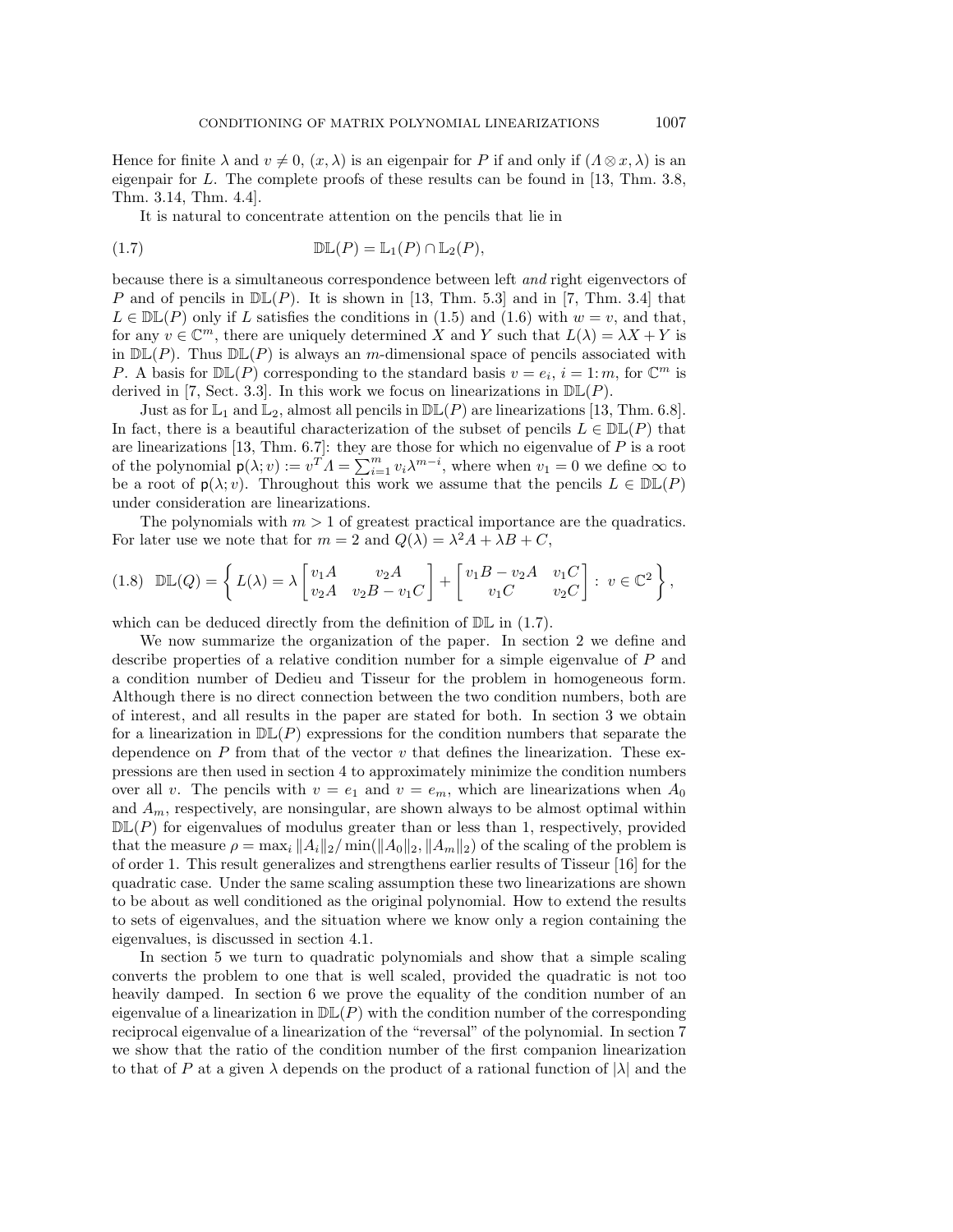norms  $||A_i||$  with the ratio of the norms of the left eigenvectors of the pencil and P. This result, and its analogue for the second companion form, reveals and gives insight into potential instability of the companion forms.

Finally, the numerical experiments in section 8 show the ability of our analysis to predict well the accuracy of eigenvalues computed via different linearizations.

**2. Eigenvalue condition number.** Let  $\lambda$  be a simple, finite, nonzero eigenvalue of P in  $(1.1)$  with corresponding right eigenvector x and left eigenvector y. A normwise condition number of  $\lambda$  can be defined by

$$
\kappa_P(\lambda) = \lim_{\epsilon \to 0} \sup \left\{ \frac{|\Delta \lambda|}{\epsilon |\lambda|} : \left( P(\lambda + \Delta \lambda) + \Delta P(\lambda + \Delta \lambda) \right) (x + \Delta x) = 0, \right\}
$$
  
(2.1)  

$$
\|\Delta A_i\|_2 \le \epsilon \omega_i, \ i = 0; m \right\},
$$

where  $\Delta P(\lambda) = \sum_{i=0}^{m} \lambda^i \Delta A_i$ . The  $\omega_i$  are nonnegative weights that allow flexibility in how the perturbations are measured; in particular,  $\Delta A_i$  can be forced to zero by setting  $\omega_i = 0$ . An explicit formula for this condition number is given in the following result.

THEOREM 2.1 (Tisseur [16, Thm. 5]). The normwise condition number  $\kappa_P(\lambda)$  is given by

(2.2) 
$$
\kappa_P(\lambda) = \frac{\left(\sum_{i=0}^m |\lambda|^i \omega_i\right) ||y||_2 ||x||_2}{|\lambda|| y^* P'(\lambda)x|}.
$$

The condition number  $\kappa_P(\lambda)$  has the disadvantage that it is not defined for zero or infinite eigenvalues. In order to give a unified treatment for all  $\lambda$ , we rewrite the polynomial in the homogeneous form

$$
P(\alpha, \beta) = \sum_{i=0}^{m} \alpha^{i} \beta^{m-i} A_{i}
$$

and consider eigenvalues as pairs  $(\alpha, \beta) \neq (0, 0)$  that are solutions of the scalar equation det  $P(\alpha, \beta) = 0$ ; thus  $\lambda \equiv \alpha/\beta$ . More precisely, since  $P(\alpha, \beta)$  is homogeneous in  $\alpha$  and  $\beta$ , we define an eigenvalue as any line through the origin in  $\mathbb{C}^2$  of solutions of det  $P(\alpha, \beta) = 0$ . Let  $T_{(\alpha, \beta)}\mathbb{P}_1$  denote the tangent space at  $(\alpha, \beta)$  to  $\mathbb{P}_1$ , the projective space of lines through the origin in  $\mathbb{C}^2$ . Dedieu and Tisseur [3] define a condition operator  $K(\alpha, \beta):(\mathbb{C}^{n\times n})^{m+1}\to T_{(\alpha, \beta)}\mathbb{P}_1$  for the eigenvalue  $(\alpha, \beta)$  as the differential of the map from the  $(m + 1)$ -tuple  $(A_0, \ldots, A_m)$  to  $(\alpha, \beta)$  in projective space. The significance of the condition operator is shown by the following result, which is an extension of a result of Dedieu [2, Thm. 6.1]. Here and below, we sometimes write a representative of an eigenvalue  $(\alpha, \beta)$  as a row vector  $[\alpha, \beta] \in \mathbb{C}^{1 \times 2}$ .

THEOREM 2.2. Let  $(\alpha, \beta)$  be a simple eigenvalue of  $P(\alpha, \beta)$  with representative  $[\alpha, \beta]$  normalized so that  $\|[\alpha, \beta]\|_2 = 1$ . For sufficiently small  $(m + 1)$ -tuples

$$
\Delta A \equiv (\Delta A_0, \ldots, \Delta A_m),
$$

the perturbed polynomial  $\widetilde{P}(\alpha, \beta) = \sum_{i=0}^{m} \alpha^{i} \beta^{m-i} (A_i + \Delta A_i)$  has a simple eigenvalue  $(\widetilde{\alpha}, \beta)$  for which, with the normalization  $[\alpha, \beta][\widetilde{\alpha}, \beta]^* = 1$ ,

$$
[\widetilde{\alpha}, \beta] = [\alpha, \beta] + K(\alpha, \beta)\Delta A + o(||\Delta A||).
$$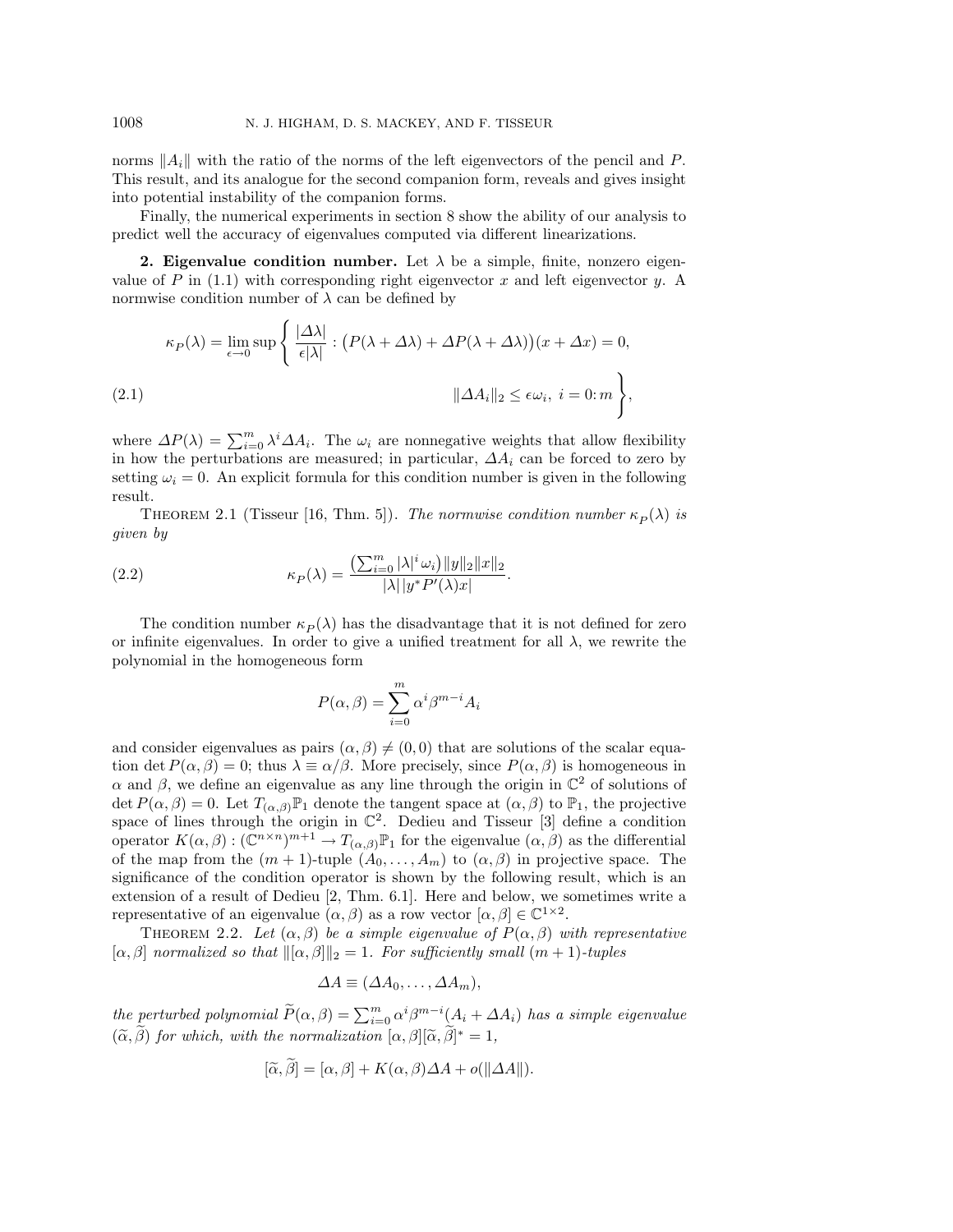A condition number  $\kappa_P(\alpha, \beta)$  can be defined as a norm of the condition operator:

$$
\kappa_P(\alpha, \beta) = \max_{\|\Delta A\| \le 1} \frac{\|K(\alpha, \beta)\Delta A\|_2}{\|[\alpha, \beta]\|_2},
$$

where the norm on  $\Delta A$  is arbitrary. Note that this condition number is well defined, since the right-hand side is independent of the choice of representative of the eigenvalue  $(\alpha, \beta)$ . Let  $\theta((\mu, \nu), (\tilde{\mu}, \tilde{\nu}))$  be the angle between the two lines  $(\mu, \nu)$  and  $(\tilde{\mu}, \tilde{\nu})$ . Then for  $\theta$  small enough,

$$
|\theta((\mu,\nu),(\widetilde{\mu},\widetilde{\nu}))| \leq |\tan(\theta((\mu,\nu),(\widetilde{\mu},\widetilde{\nu})))| = \left\| [\widetilde{\mu},\widetilde{\nu}] \frac{\| [\mu,\nu] \|_2}{[\widetilde{\mu},\widetilde{\nu}][\mu,\nu]^*} - \frac{[\mu,\nu]}{\| [\mu,\nu] \|_2} \right\|_2.
$$

Inserting the particular representatives  $[\alpha, \beta]$  and  $[\tilde{\alpha}, \tilde{\beta}]$  of the original and perturbed eigenvalues, normalized as in Theorem 2.2, gives

$$
\left|\theta((\alpha,\beta),(\widetilde{\alpha},\widetilde{\beta}))\right| \leq ||[\alpha,\beta]-[\widetilde{\alpha},\widetilde{\beta}]||_2 = ||K(\alpha,\beta)\Delta A||_2 + o(||\Delta A||).
$$

Hence, the angle between the original and perturbed eigenvalues satisfies

(2.3) 
$$
\left|\theta((\alpha,\beta),(\widetilde{\alpha},\widetilde{\beta}))\right| \leq \kappa_P(\alpha,\beta)\|\Delta A\| + o(\|\Delta A\|).
$$

By taking the sine of both sides we obtain a perturbation bound in terms of  $\sin |\theta|$ , which is the chordal distance between  $(\alpha, \beta)$  and  $(\tilde{\alpha}, \tilde{\beta})$  as used by Stewart and Sun [15, Chap. 6]. Of course,  $\sin |\theta| \le |\theta|$  and asymptotically these two measures of distance are equal.

We will take for the norm on  $(\mathbb{C}^{n \times n})^{m+1}$  the  $\omega$ -weighted Frobenius norm

(2.4) 
$$
||A|| = ||(A_0, \dots, A_m)|| = ||[\omega_0^{-1} A_0, \dots, \omega_m^{-1} A_m]||_F,
$$

where the  $\omega_i$  are nonnegative weights that are analogous to those in (2.1). Define the operators  $\mathcal{D}_{\alpha} \equiv \frac{\partial}{\partial \alpha}$  and  $\mathcal{D}_{\beta} \equiv \frac{\partial}{\partial \beta}$ . The following result is a trivial extension of a result of Dedieu and Tisseur [3, Thm. 4.2] that treats the unweighted Frobenius norm.

THEOREM 2.3. The normwise condition number  $\kappa_P(\alpha, \beta)$  of a simple eigenvalue  $(\alpha, \beta)$  is given by

$$
(2.5) \qquad \kappa_P(\alpha,\beta) = \left(\sum_{i=0}^m |\alpha|^{2i} |\beta|^{2(m-i)} \omega_i^2\right)^{1/2} \frac{\|y\|_2 \|x\|_2}{|y^*(\bar{\beta} \mathcal{D}_\alpha P - \bar{\alpha} \mathcal{D}_\beta P)|_{(\alpha,\beta)} x|}.
$$

As a check, we note that the expression (2.5) is independent of the choice of representative of  $(\alpha, \beta)$  and of the scaling of x and y. Note also that for a simple eigenvalue the denominator terms  $y^*P'(\lambda)x$  in (2.2) and  $y^*(\bar{\beta}\mathcal{D}_{\alpha}-\bar{\alpha}\mathcal{D}_{\beta})P|_{(\alpha,\beta)}x$  in  $(2.5)$  are both nonzero, as shown in [1, Thm. 3.2] for the former and [3, Thm. 3.3(iii)] for the latter.

To summarize,  $\kappa_P(\lambda)$  and  $\kappa_P(\alpha, \beta)$  are two different measures of the sensitivity of a simple eigenvalue. The advantage of  $\kappa_P(\lambda)$  is that it is an immediate generalization of the well-known Wilkinson condition number for the standard eigenproblem [18, p. 69] and it measures the relative change in an eigenvalue, which is a concept readily understood by users of numerical methods. In favor of  $\kappa_P(\alpha, \beta)$  is that it elegantly treats all eigenvalues, including those at zero and infinity; moreover, it provides the bound (2.3) for the angular error, which is an alternative to the relative error bound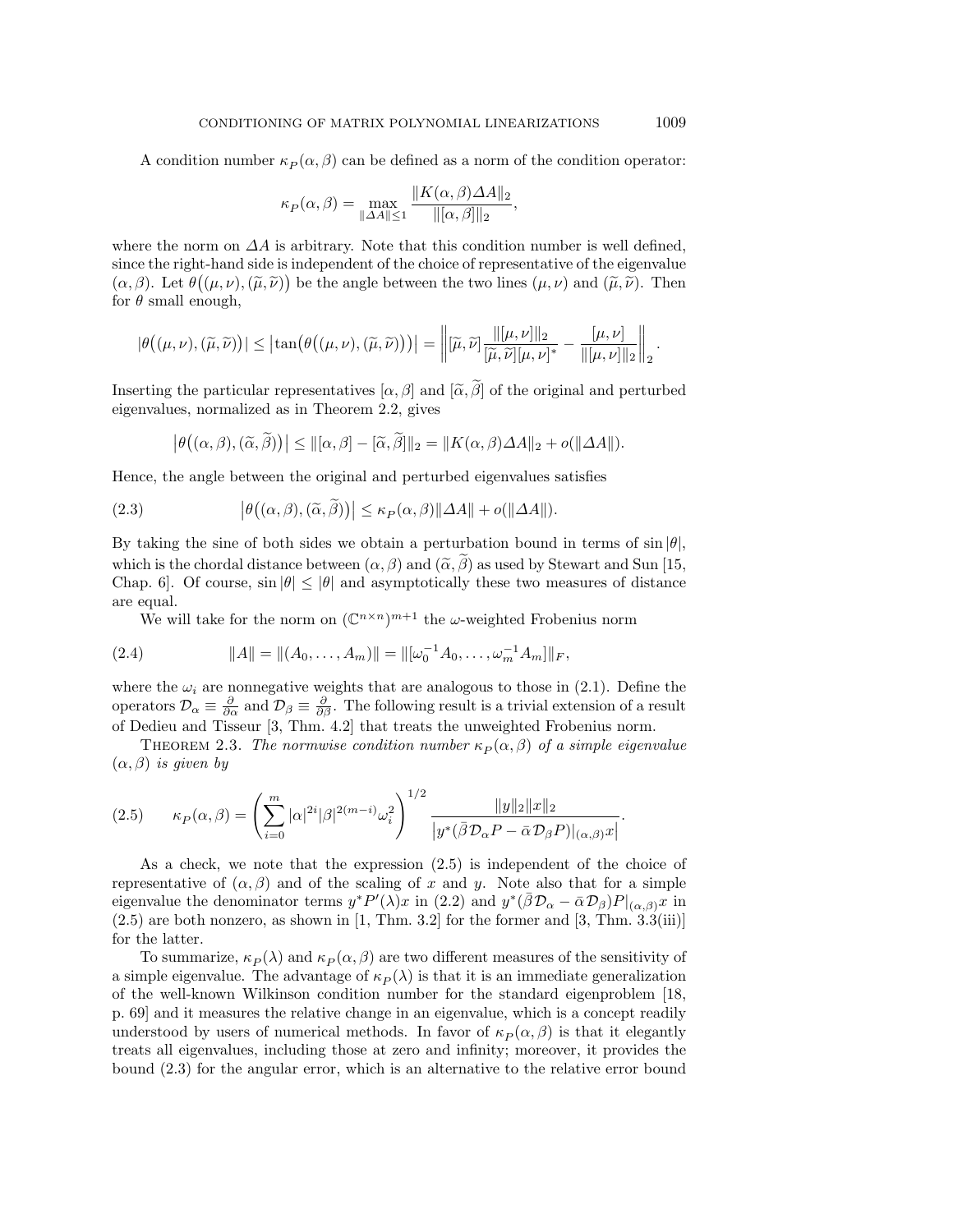that  $\kappa_P(\lambda)$  provides. Both condition numbers are therefore of interest and we will treat both in the next section.

We note that in MATLAB 7.0 (R14) the function polyeig that solves the polynomial eigenvalue problem returns the condition number  $\kappa_P(\alpha, \beta)$  as an optional output argument.

**3. Eigenvalue conditioning of linearizations.** We now focus on the condition numbers  $\kappa_L(\lambda)$  and  $\kappa_L(\alpha, \beta)$  of a simple eigenvalue of a linearization  $L(\lambda) = \lambda X +$  $Y \in \mathbb{DL}(P)$ . Our aim is to obtain expressions for these condition numbers with two properties: they separate the dependence on  $P$  from that of the vector  $v$  and they have minimal explicit dependence on  $X$  and  $Y$ . In the next section we will consider how to minimize these expressions over all  $v$ . Note the distinction between the condition numbers  $\kappa_L$  of the pencil and  $\kappa_P$  of the original polynomial. Note also that a simple eigenvalue of  $L$  is necessarily a simple eigenvalue of  $P$ , and vice versa, in view of  $(1.2)$ .

We first carry out the analysis for  $\kappa_L(\alpha, \beta)$ . Let x and y denote right and left eigenvectors of  $P$ , and  $z$  and  $w$  denote right and left eigenvectors of  $L$ , all corresponding to the eigenvalue  $(\alpha, \beta)$ . Recalling that  $\lambda = \alpha/\beta$ , define

$$
L(\alpha, \beta) = \alpha X + \beta Y = \beta L(\lambda),
$$
  
\n
$$
\Lambda_{\alpha, \beta} = [\alpha^{m-1}, \alpha^{m-2}\beta, \dots, \beta^{m-1}]^T = \beta^{m-1}\Lambda.
$$

In view of the relations in section 1 we can take

(3.1) 
$$
w = \overline{\Lambda}_{\alpha,\beta} \otimes y, \qquad z = \Lambda_{\alpha,\beta} \otimes x.
$$

(These expressions are valid for both finite and infinite eigenvalues.)

The condition number that we wish to evaluate is obtained by applying Theorem 2.3 to  $L$ :

(3.2) 
$$
\kappa_L(\alpha,\beta) = \sqrt{|\alpha|^2 \omega_X^2 + |\beta|^2 \omega_Y^2} \frac{\|w\|_2 \|z\|_2}{|w^*(\bar{\beta} \mathcal{D}_{\alpha} L - \bar{\alpha} \mathcal{D}_{\beta} L)|_{(\alpha,\beta)} z|},
$$

where an obvious notation has been used for the weights in (2.4).

We can rewrite the condition in (1.5) that characterizes a member of  $\mathbb{L}_1$  as

(3.3) 
$$
L(\alpha, \beta)(\Lambda_{\alpha, \beta} \otimes I_n) = v \otimes P(\alpha, \beta),
$$

where for the moment  $\alpha$  and  $\beta$  denote variables. Differentiating with respect to  $\alpha$ gives

(3.4) 
$$
\mathcal{D}_{\alpha}L(\alpha,\beta)(\Lambda_{\alpha,\beta}\otimes I_n)+L(\alpha,\beta)(\mathcal{D}_{\alpha}\Lambda_{\alpha,\beta}\otimes I_n)=v\otimes \mathcal{D}_{\alpha}P(\alpha,\beta).
$$

Now evaluate this equation at an eigenvalue<sup>2</sup> ( $\alpha$ ,  $\beta$ ). Multiplying on the left by w<sup>\*</sup> and on the right by  $1 \otimes x$ , and using (3.1), we obtain

(3.5) 
$$
w^*(\mathcal{D}_{\alpha}L)|_{(\alpha,\beta)}z = \Lambda_{\alpha,\beta}^T v \otimes y^*(\mathcal{D}_{\alpha}P)|_{(\alpha,\beta)}x = \Lambda_{\alpha,\beta}^T v \cdot y^*(\mathcal{D}_{\alpha}P)|_{(\alpha,\beta)}x.
$$

Exactly the same argument leads to

(3.6) 
$$
w^*(\mathcal{D}_{\beta}L)|_{(\alpha,\beta)}z = \Lambda_{\alpha,\beta}^T v \cdot y^*(\mathcal{D}_{\beta}P)|_{(\alpha,\beta)}x.
$$

<sup>2</sup>Strictly speaking, here and later we are evaluating at a representative of an eigenvalue. All the condition number formulae are independent of the choice of representative.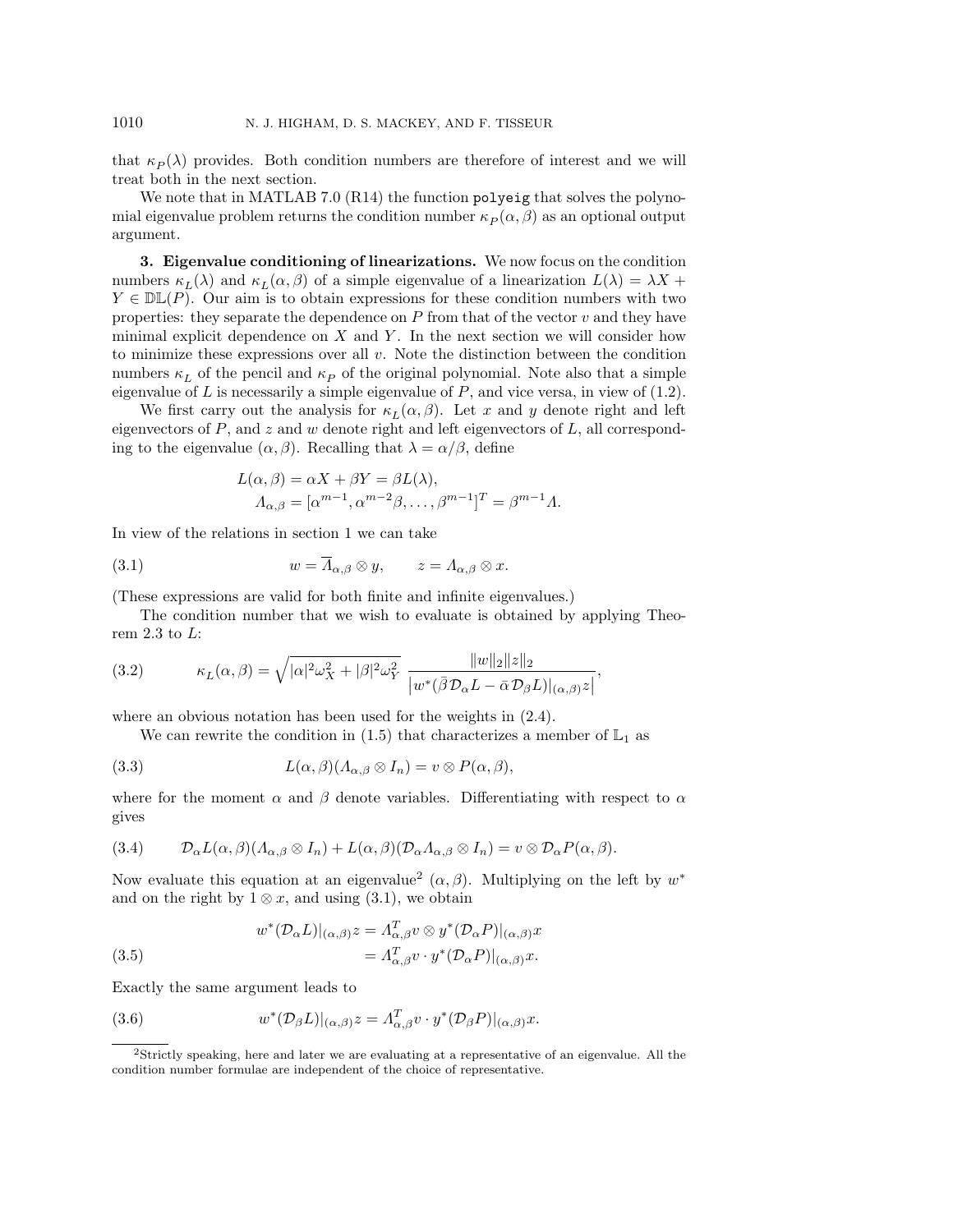Hence, from  $(3.5)$  and  $(3.6)$ ,

$$
w^*(\bar{\beta}\mathcal{D}_{\alpha}L-\bar{\alpha}\mathcal{D}_{\beta}L)|_{(\alpha,\beta)}z=A^T_{\alpha,\beta}v\cdot y^*(\bar{\beta}\mathcal{D}_{\alpha}P-\bar{\alpha}\mathcal{D}_{\beta}P)|_{(\alpha,\beta)}x.
$$

The first factor on the right can be viewed as a homogeneous scalar polynomial in  $\alpha$ and  $\beta$ , so we introduce the notation

(3.7) 
$$
\mathsf{p}(\alpha,\beta;v) := v^T \Lambda_{\alpha,\beta} = \sum_{i=1}^m v_i \alpha^{m-i} \beta^{i-1} = \Lambda_{\alpha,\beta}^T v.
$$

Noting, from (3.1), that  $||w||_2 = ||A_{\alpha,\beta}||_2 ||y||_2$  and  $||z||_2 = ||A_{\alpha,\beta}||_2 ||x||_2$ , we obtain an alternative form of  $(3.2)$  that clearly separates the dependence on P from that on the vector v that defines the linearization. Now we write  $\kappa_L(\alpha, \beta; v)$  to indicate the dependence of  $\kappa_L$  on the vector  $v \in \mathbb{C}^m$  that defines the linearization.

THEOREM 3.1. Let  $(\alpha, \beta)$  be a simple eigenvalue of P with right and left eigenvectors x and y, respectively. Then, for any pencil  $L(\alpha, \beta) = \alpha X + \beta Y \in \mathbb{DL}(P)$  that is a linearization of P,

(3.8) 
$$
\kappa_L(\alpha,\beta;v) = \frac{\sqrt{|\alpha|^2 \omega_X^2 + |\beta|^2 \omega_Y^2}}{|\mathbf{p}(\alpha,\beta;v)|} \cdot \frac{\|A_{\alpha,\beta}\|_2^2 \|y\|_2 \|x\|_2}{|y^*(\bar{\beta} \mathcal{D}_{\alpha} P - \bar{\alpha} \mathcal{D}_{\beta} P)|_{(\alpha,\beta)} x|},
$$

where  $v$  is the vector in  $(3.3)$ .

Now we give a similar analysis for the condition number  $\kappa_L(\lambda)$  of a finite, nonzero λ. In view of (2.2), our aim is to obtain an expression for  $|w^*L'(\lambda)z|$ . Since  $L \in \mathbb{L}_1$ ,

(3.9) 
$$
L(\lambda)(\Lambda \otimes I_n) = v \otimes P(\lambda).
$$

Differentiating (3.9) with respect to  $\lambda$  gives

(3.10) 
$$
L'(\lambda)(\Lambda \otimes I_n) + L(\lambda)(\Lambda' \otimes I_n) = v \otimes P'(\lambda).
$$

Evaluating at an eigenvalue  $\lambda$ , premultiplying by  $w^* = \Lambda^T \otimes y^*$ , postmultiplying by  $1 \otimes x$ , and using  $(3.1)$ , gives

$$
w^* L'(\lambda) z = \Lambda^T v \otimes y^* P'(\lambda) x = \Lambda^T v \cdot y^* P'(\lambda) x.
$$

Analogously to (3.7), we write

$$
\mathsf{p}(\lambda;v):=v^T\varLambda=\sum_{i=1}^m v_i\lambda^{m-i}=\varLambda^Tv
$$

for the polynomial defined by v with variable  $\lambda$ .

THEOREM 3.2. Let  $\lambda$  be a simple, finite, nonzero eigenvalue of P with right and left eigenvectors x and y, respectively. Then, for any pencil  $L(\lambda) = \lambda X + Y \in \mathbb{DL}(P)$ that is a linearization of P,

(3.11) 
$$
\kappa_L(\lambda; v) = \frac{(|\lambda|\omega_X + \omega_Y)}{|\mathbf{p}(\lambda; v)|} \cdot \frac{\|A\|_2^2 \|y\|_2 \|x\|_2}{|\lambda| |y^* P'(\lambda) x|},
$$

where  $v$  is the vector in  $(3.9)$ .

The expression (3.8) shows that  $\kappa_L(\alpha, \beta)$  is finite if and only if  $(\alpha, \beta)$  is not a zero of  $p(\alpha, \beta, v)$ , and (3.11) gives essentially the same information for  $\lambda \neq 0, \infty$ . This is consistent with the theory in [13] which shows, as noted in section 1, that  $L(\lambda)$  is a linearization for  $P(\lambda)$  if and only if no eigenvalue of P (including  $\infty$ ) is a root of  $p(\lambda; v)$ .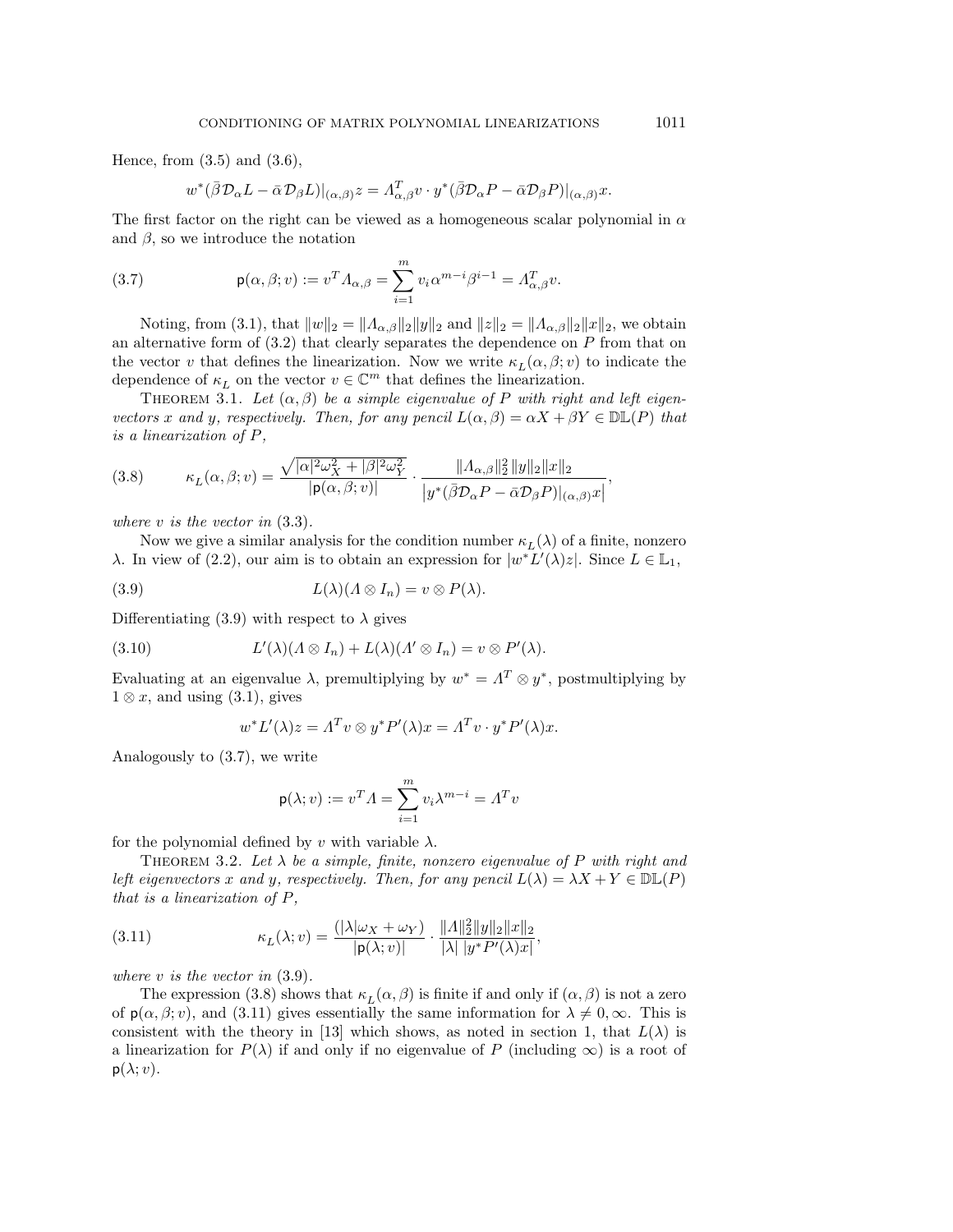**4.** Minimizing the condition numbers  $\kappa_L(\alpha, \beta)$  and  $\kappa_L(\lambda)$ . A pencil  $L(\lambda) \in$  $\mathbb{DL}(P)$  is uniquely defined by the vector v in (1.5). Our aim is to minimize the condition numbers  $\kappa_L(\lambda)$  and  $\kappa_L(\alpha, \beta)$  over all  $v \in \mathbb{C}^m$ , thereby identifying a best conditioned linearization for a particular eigenvalue.

A technical subtlety is that the minimum of  $\kappa_L(\alpha, \beta)$  over v could potentially occur at a v for which  $L$  is not a linearization, since we are minimizing for a particular eigenvalue, whereas the property of being a linearization is a property concerning all the eigenvalues. In this case formulas (3.8) and (3.11) are not valid. However, such "bad"  $v$  form a closed, nowhere dense set of measure zero [13, Thm. 6.8] and an arbitrarily small perturbation to v can make L a linearization.

Expressions  $(3.8)$  and  $(3.11)$  have similar forms, with dependence on v confined to the  $p(\cdot)$  terms in the denominator and the  $\omega$  terms in the numerator. For most of this section we work with the condition number (3.8) for the pencil in homogeneous form; we return to  $\kappa_L(\lambda)$  at the end of the section.

For the weights we will take the natural choice

(4.1) 
$$
\omega_X = ||X||_2, \qquad \omega_Y = ||Y||_2.
$$

Since the entries of X and Y are linear combinations of the entries of  $v$  [13, Thm. 5.3], this choice makes the condition numbers independent of the scaling of  $v$ .

We consider first the *v*-dependence of  $||X||_2$  and  $||Y||_2$ .

LEMMA 4.1. For  $L(\lambda) = \lambda X + Y \in \mathbb{DL}(P)$  defined by  $v \in \mathbb{C}^m$  we have

(4.2) 
$$
||v||_2||A_m||_2 \le ||X||_2 \le m r^{1/2} \max_i ||A_i||_2 ||v||_2,
$$

(4.3) 
$$
||v||_2||A_0||_2 \le ||Y||_2 \le m r^{1/2} \max_i ||A_i||_2 ||v||_2,
$$

where r is the number of nonzero entries in v.

*Proof.* Partition X and Y as block  $m \times m$  matrices with  $n \times n$  blocks. From [7, Sect. 3.3] or [13, Thm. 3.5] we know that the first block column of X is  $v \otimes A_m$ and the last block column of Y is  $v \otimes A_0$ . The lower bounds are therefore immediate. From  $[7, Sect. 3.3]$  or  $[13, Thm. 5.3]$  it can be seen that each block of X has the form

(4.4) 
$$
X_{ij} = \sum_{k=1}^{m} s_k v_k A_{\ell_k},
$$

where  $s_k \in \{-1, 0, 1\}$  and the indices  $\ell_k$  are distinct. Hence

$$
||X_{ij}||_2 \le \max_k ||A_k||_2 \sum_{k=1}^m |v_k| = \max_k ||A_k||_2 ||v||_1 \le r^{1/2} \max_k ||A_k||_2 ||v||_2.
$$

The upper bound on  $||X||_2$  follows on using

(4.5) 
$$
||X||_2 \leq m \max_{i,j} ||X_{ij}||_2,
$$

which holds for any block  $m \times m$  matrix. An identical argument gives the upper bound for  $||Y||_2$ . Δ

Hence, provided the  $||A_i||_2$  values vary little in magnitude with i, the numerator of (3.8) varies little in magnitude with v if  $||v||_2$  is fixed. Under this proviso, we will approximately minimize the condition number  $\kappa_L(\alpha, \beta)$  if we maximize the  $p(\alpha, \beta; v)$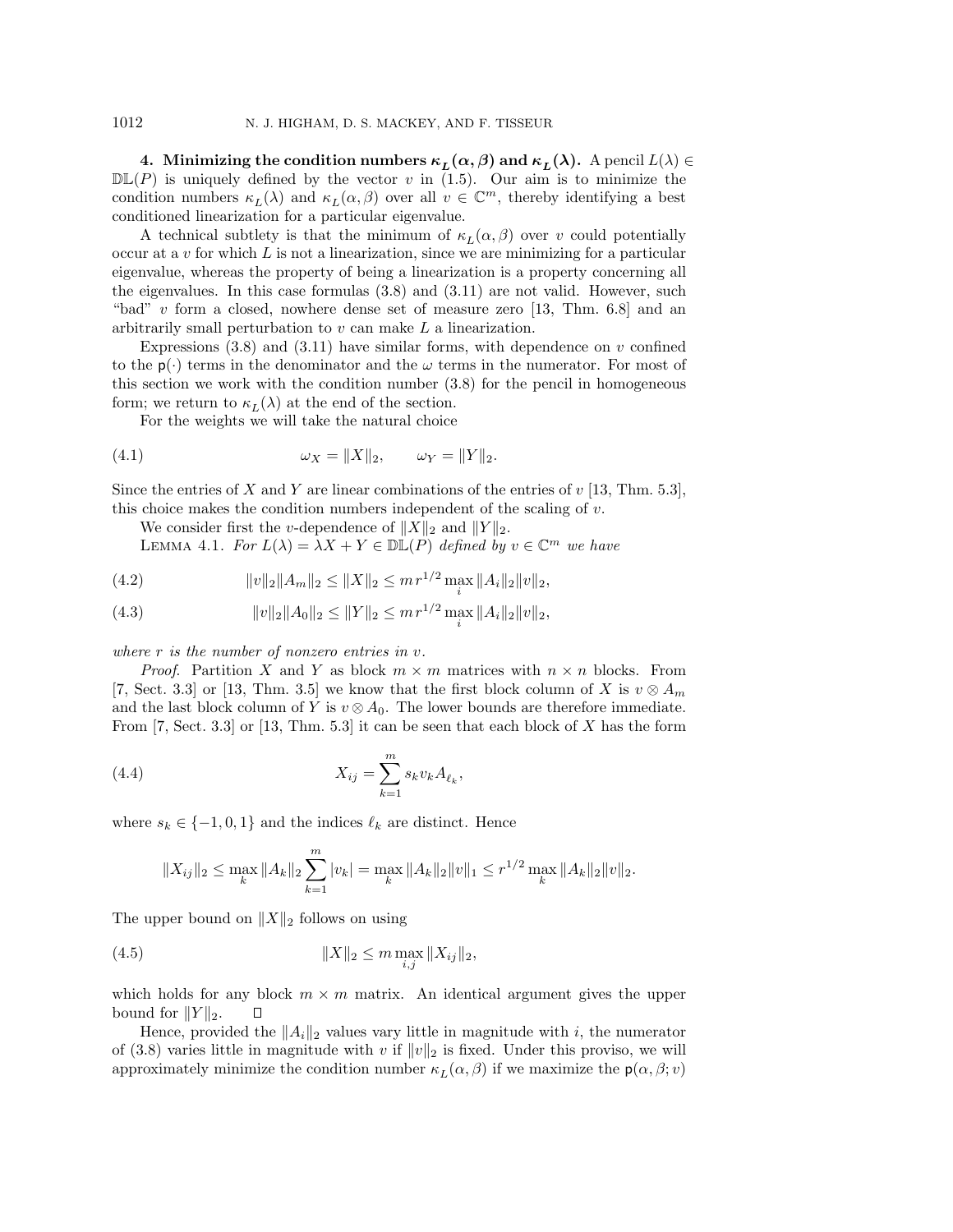term. We therefore restrict our attention to the denominator of the expression (3.8) for  $\kappa_L$  and maximize  $|\mathsf{p}(\alpha, \beta; v)| = |A_{\alpha,\beta}^T v|$  subject to  $||v||_2 = 1$ , for a given eigenvalue  $(\alpha, \beta)$ . By the Cauchy–Schwarz inequality, the maximizing v, and the corresponding value of the polynomial, are

(4.6) 
$$
v_* = \frac{\overline{A}_{\alpha,\beta}}{\|A_{\alpha,\beta}\|_2}, \qquad |\mathbf{p}(\alpha,\beta;v_*)| = \|A_{\alpha,\beta}\|_2.
$$

Two special cases that play an important role in the rest of this paper are worth noting:

$$
(\alpha, \beta) = (1, 0), \quad \lambda = \infty \quad \Rightarrow \quad v_* = e_1,
$$
  

$$
(\alpha, \beta) = (0, 1), \quad \lambda = 0 \quad \Rightarrow \quad v_* = e_m.
$$

The next theorem compares the condition numbers for  $v = e_1$  and  $v = e_m$  with the optimal condition number. Define

(4.7) 
$$
\rho = \frac{\max_{i} \|A_{i}\|_{2}}{\min(\|A_{0}\|_{2}, \|A_{m}\|_{2})} \ge 1.
$$

When we write  $\inf_v \kappa_L(\alpha, \beta; v)$  the infimum is understood to be taken over v for which L is a linearization.

THEOREM 4.2. Let  $(\alpha, \beta)$  be a simple eigenvalue of P and consider pencils  $L \in$  $\mathbb{DL}(P)$ . Take the weights (4.1) for  $\kappa_L$ . Then

(4.8) 
$$
\kappa_L(\alpha, \beta; e_1) \le \rho m^{3/2} \inf_v \kappa_L(\alpha, \beta; v) \text{ if } A_0 \text{ is nonsingular and } |\alpha| \ge |\beta|,
$$

(4.9) 
$$
\kappa_L(\alpha, \beta; e_m) \le \rho m^{3/2} \inf_v \kappa_L(\alpha, \beta; v) \text{ if } A_m \text{ is nonsingular and } |\alpha| \le |\beta|.
$$

*Proof.* Note first that the conditions that  $A_0$  and  $A_m$  are nonsingular ensure that 0 and  $\infty$ , respectively, are not eigenvalues of P, and hence that  $v = e_1$  and  $v = e_m$ , respectively, yield linearizations.

Since  $\kappa_L(\alpha, \beta; v)$  is invariant under scaling of v, we can set  $||v||_2 = 1$ . In view of the bounds in Lemma 4.1, the v-dependent term  $\sqrt{|\alpha|^2 \omega_X^2 + |\beta|^2 \omega_Y^2}$  in the numerator of (3.8) is bounded below by  $\min(\|A_0\|_2, \|A_m\|_2)\sqrt{|\alpha|^2+|\beta|^2}$  for any v, and bounded above by  $m \max_i ||A_i||_2 \sqrt{|\alpha|^2 + |\beta|^2}$  when  $v = e_i$  for some *i*. Hence to prove (4.8) it suffices to show that

(4.10) 
$$
\max_{\|v\|_2=1} |\mathsf{p}(\alpha,\beta;v)| \leq \sqrt{m} |\mathsf{p}(\alpha,\beta;e_1)| \text{ for } |\alpha| \geq |\beta|.
$$

This inequality is trivial for  $\beta = 0$ , so we can assume  $\beta \neq 0$  and divide through by  $\beta^{m-1}$  to rewrite the desired inequality as

$$
\max_{\|v\|_2=1} |\mathbf{p}(\lambda;v)| \le \sqrt{m} |\mathbf{p}(\lambda;e_1)| \quad \text{for } |\lambda| \ge 1.
$$

But this inequality follows from

$$
|\mathbf{p}(\lambda;v)| = |A^T v| \le ||A||_2 \le \sqrt{m} |\lambda^{m-1}| = \sqrt{m} |\mathbf{p}(\lambda;e_1)|.
$$

The proof of (4.9) is entirely analogous.  $\Box$ 

Theorem 4.2 says that for matrix polynomials with coefficient matrices of roughly equal norm, one of the two pencils with  $v = e_1$  and  $v = e_m$  will always give a near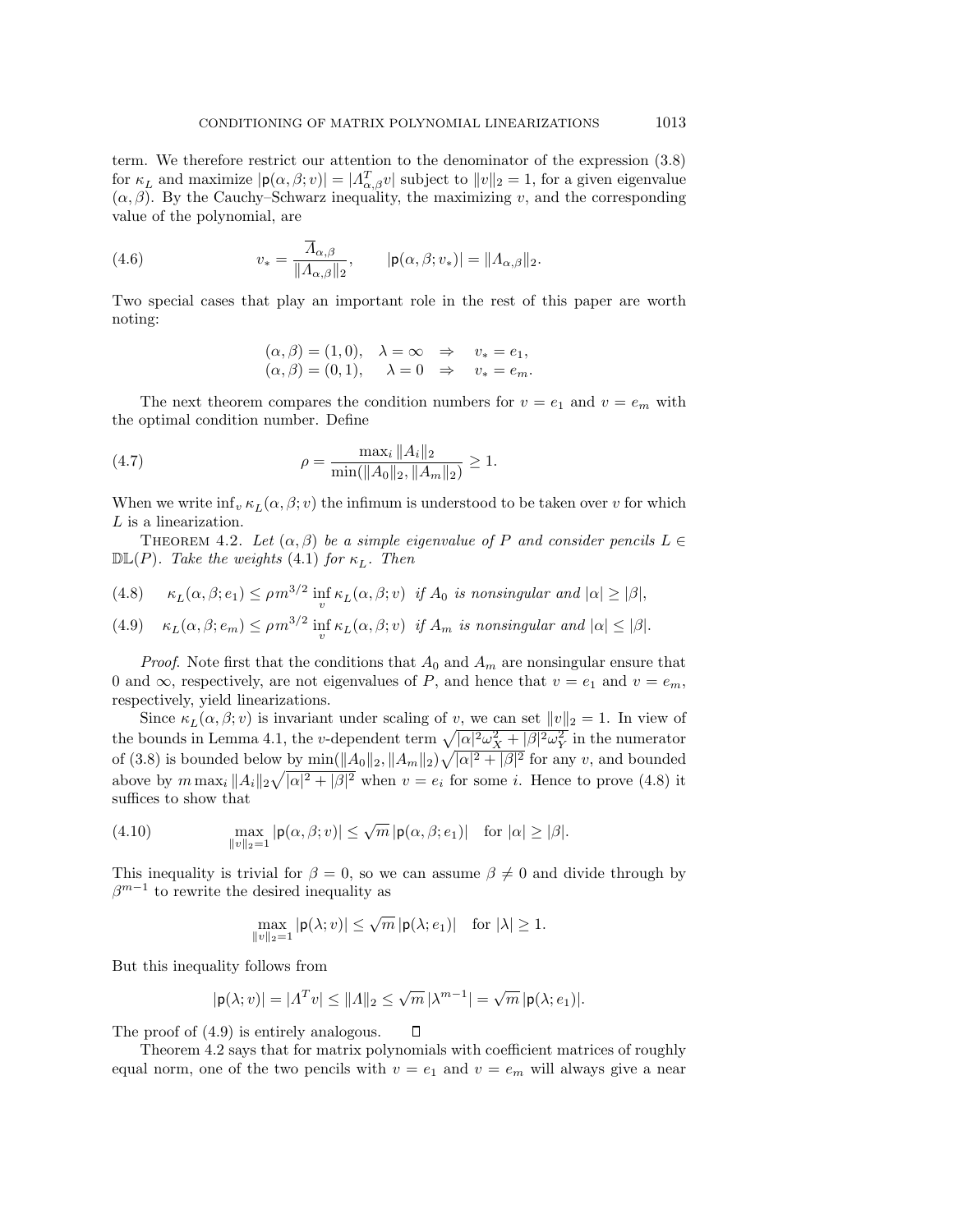optimal condition number  $\kappa_L$  for a given eigenvalue; moreover, which pencil is nearly optimal depends only on whether that eigenvalue is greater than or less than 1 in modulus. Note, however, that taking the wrong choice of  $v = e_1$  or  $v = e_m$  can be disastrous:

(4.11) 
$$
\kappa_L(0,\beta;e_1) = \infty, \qquad \kappa_L(\alpha,0;e_m) = \infty
$$

(and in these situations the pencils are not linearizations); see the final example in section 8.

For the quadratic polynomial  $Q(\lambda) = \lambda^2 A + \lambda B + C$ , the pencils corresponding to  $v = e_1$  and  $v = e_m (= e_2)$  are, respectively (from (1.8)),

$$
(4.12) \quad L_1(\lambda) = \lambda \begin{bmatrix} A & 0 \\ 0 & -C \end{bmatrix} + \begin{bmatrix} B & C \\ C & 0 \end{bmatrix}, \qquad L_2(\lambda) = \lambda \begin{bmatrix} 0 & A \\ A & B \end{bmatrix} + \begin{bmatrix} -A & 0 \\ 0 & C \end{bmatrix}.
$$

These pencils were analyzed by Tisseur [16], along with a companion form linearization (which belongs to  $\mathbb{L}_1$  but not  $\mathbb{DL}$ ). She showed that if  $||A||_2 = ||B||_2 = ||C||_2 = 1$  then  $\kappa_{L_1}(\lambda) \leq \kappa_{L_2}(\lambda)$  for  $|\lambda| \geq \sqrt{2}$  and  $\kappa_{L_1}(\lambda) \geq \kappa_{L_2}(\lambda)$  for  $|\lambda| \leq 2^{-1/2}$ . Our analysis in Theorem  $\overline{4.2}$  implies that analogous inequalities hold for arbitrary degrees m and arbitrary  $\rho$ . In fact, working directly from Lemma 4.1 we can show that

$$
\begin{aligned} &\kappa_L(\alpha,\beta;e_1)\leq \kappa_L(\alpha,\beta;e_m) \quad \text{if }|\alpha|\geq(\rho m)^{\frac{1}{m-1}}|\beta|,\\ &\kappa_L(\alpha,\beta;e_m)\leq \kappa_L(\alpha,\beta;e_1) \quad \text{if }|\beta|\geq(\rho m)^{\frac{1}{m-1}}|\alpha|, \end{aligned}
$$

with entirely analogous inequalities holding for  $\kappa_L(\lambda)$ .

Now we compare the optimal  $\kappa_L(\alpha, \beta; v)$  with  $\kappa_P(\alpha, \beta)$ , the condition number of the eigenvalue for the original polynomial.

THEOREM 4.3. Let  $(\alpha, \beta)$  be a simple eigenvalue of P. Then

$$
\frac{1}{\rho} \le \frac{\inf_v \kappa_L(\alpha, \beta; v)}{\kappa_P(\alpha, \beta)} \le m^2 \rho,
$$

where the weights are chosen as  $\omega_i \equiv ||A_i||_2$  for  $\kappa_P$  and as in (4.1) for  $\kappa_L$ .

Proof. From Theorem 2.3,

$$
\kappa_P(\alpha,\beta) = \frac{\left(\sum_{i=0}^m |\alpha|^{2i} |\beta|^{2(m-i)} \|A_i\|_2^2\right)^{1/2} \|y\|_2 \|x\|_2}{|y^*(\bar{\beta} \mathcal{D}_{\alpha} P - \bar{\alpha} \mathcal{D}_{\beta} P)|_{(\alpha,\beta)} x|}.
$$

On the other hand, for  $v = v_*$  in (4.6) we have, from Theorem 3.1,

(4.13) 
$$
\kappa_L(\alpha, \beta; v_*) = \frac{\sqrt{|\alpha|^2 \|X\|_2^2 + |\beta|^2 \|Y\|_2^2} \|A_{\alpha, \beta}\|_2 \|y\|_2 \|x\|_2}{|y^*(\bar{\beta} \mathcal{D}_{\alpha} P - \bar{\alpha} \mathcal{D}_{\beta} P)|_{(\alpha, \beta)} x|}.
$$

If L is not a linearization for  $v = v_*$  then we need to interpret  $v_*$  as an arbitrarily small perturbation of  $v_*$  for which L is a linearization. Using (4.2) and (4.3) and  $\sum_{i=0}^{m} |\alpha|^{2i} |\beta|^{2(m-i)} \|A_i\|_2^2 > (|\alpha|^{2m} + |\beta|^{2m}) \min(\|A_0\|_2, \|A_m\|_2)^2$ , it is easy to see  $\lim_{i=0}^m |\alpha|^{2i} |\beta|^{2(m-i)} \|A_i\|_2^2 \geq (|\alpha|^{2m} + |\beta|^{2m}) \min(||A_0||_2, ||A_m||_2)^2$ , it is easy to see that

$$
\frac{\kappa_L(\alpha, \beta; v_*)}{\kappa_P(\alpha, \beta)} \le \rho m^{3/2} f(\alpha, \beta),
$$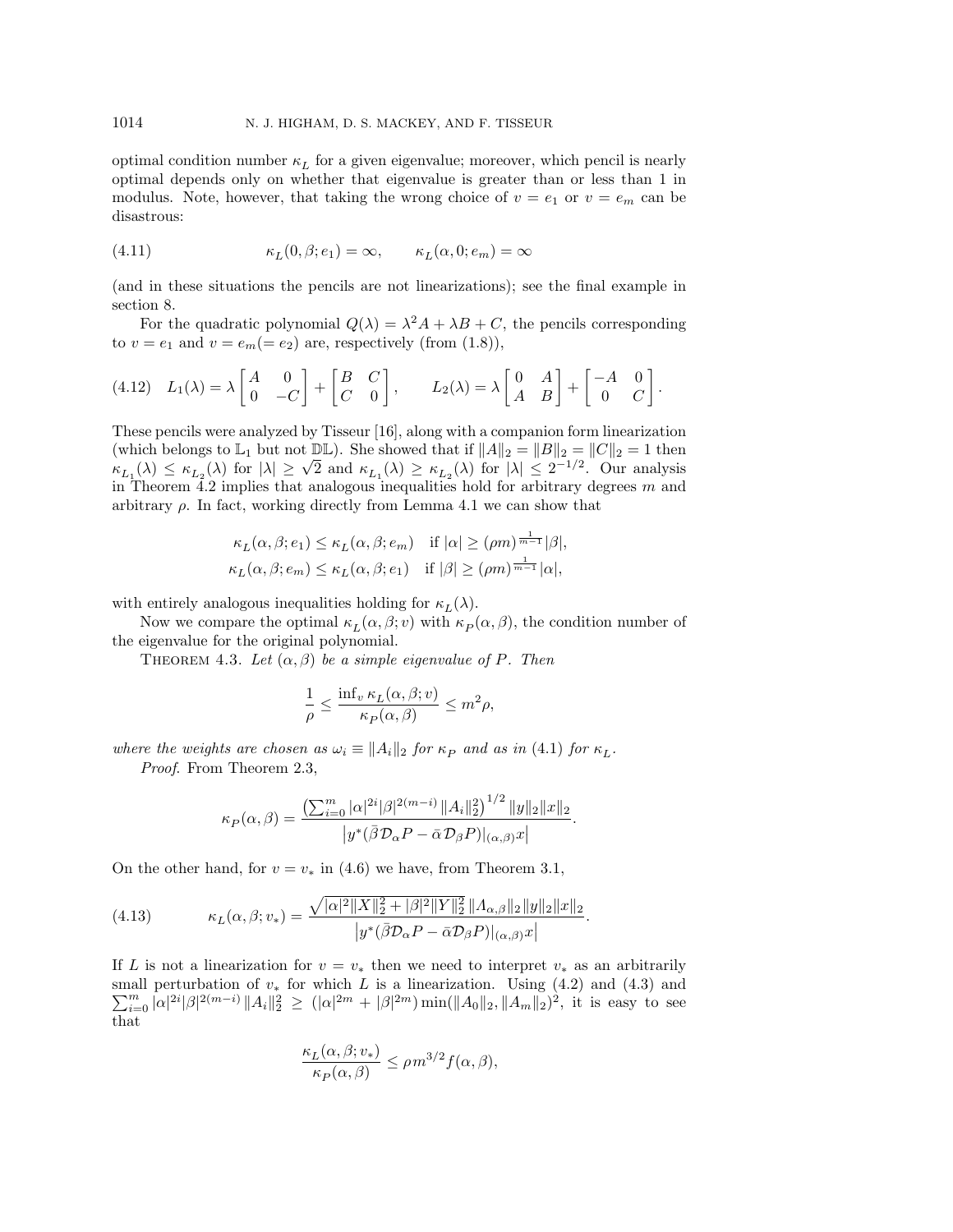where

$$
f(\alpha, \beta) = \frac{\sqrt{|\alpha|^2 + |\beta|^2} \left(\sum_{i=1}^m |\alpha|^{2(i-1)} |\beta|^{2(m-i)}\right)^{1/2}}{\sqrt{|\alpha|^{2m} + |\beta|^{2m}}}.
$$

From (A.1) in Lemma A.1 we have  $f(\alpha, \beta) \leq \sqrt{m}$ . The upper bound follows since  $\inf_v \kappa_L(\alpha, \beta; v) \leq \kappa_L(\alpha, \beta; v_*)$ . For the lower bound we have, for any v with  $||v||_2 = 1$ ,

$$
\frac{\kappa_L(\alpha,\beta;v)}{\kappa_P(\alpha,\beta)} = \frac{\sqrt{|\alpha|^2 \|X\|_2^2 + |\beta|^2 \|Y\|_2^2} \|A_{\alpha,\beta}\|_2^2}}{\left(\sum_{i=0}^m |\alpha|^{2i} |\beta|^{2(m-i)} \|A_i\|_2^2\right)^{1/2} |\mathbf{p}(\alpha,\beta;v)|}
$$
  

$$
\geq \frac{\sqrt{|\alpha|^2 + |\beta|^2} \min(\|A_0\|_2, \|A_m\|_2) \|A_{\alpha,\beta}\|_2}{\left(\sum_{i=0}^m |\alpha|^{2i} |\beta|^{2(m-i)}\right)^{1/2} \max_i \|A_i\|_2}
$$
  

$$
\geq \frac{1}{\rho} \frac{\sqrt{|\alpha|^2 + |\beta|^2} \left(\sum_{i=1}^m |\alpha|^{2(i-1)} |\beta|^{2(m-i)}\right)^{1/2}}{\left(\sum_{i=0}^m |\alpha|^{2i} |\beta|^{2(m-i)}\right)^{1/2}} =: \frac{1}{\rho} g(\alpha,\beta),
$$

since  $|\mathbf{p}(\alpha,\beta; v)| \leq ||A_{\alpha,\beta}||_2$  by the Cauchy–Schwarz inequality. From  $(A.2), g(\alpha,\beta) \geq$ 1, and the lower bound follows. П

Now we state the analogues of Theorem 4.2 and 4.3 for  $\kappa_L(\lambda)$ . Recall that  $\rho$  is defined in (4.7).

THEOREM 4.4. Let  $\lambda$  be a simple, finite, nonzero eigenvalue of P and consider pencils  $L \in \mathbb{DL}(P)$ . Take the weights (4.1) for  $\kappa_L$ . Then

(4.14) 
$$
\kappa_L(\lambda; e_1) \le \rho m^{3/2} \inf_v \kappa_L(\lambda; v) \text{ if } A_0 \text{ is nonsingular and } |\lambda| \ge 1,
$$

(4.15) 
$$
\kappa_L(\lambda; e_m) \le \rho m^{3/2} \inf_v \kappa_L(\lambda; v) \text{ if } A_m \text{ is nonsingular and } |\lambda| \le 1.
$$

*Proof.* The proof is entirely analogous to that of Theorem 4.2.  $\Box$ THEOREM 4.5. Let  $\lambda$  be a simple, finite, nonzero eigenvalue of P. Then

$$
\left(\frac{2\sqrt{m}}{m+1}\right)\frac{1}{\rho}\leq \frac{\inf_v \kappa_L(\lambda;v)}{\kappa_P(\lambda)}\leq m^2\rho,
$$

where the weights are chosen as  $\omega_i \equiv ||A_i||_2$  for  $\kappa_P$  and as in (4.1) for L.

Proof. The proof is very similar to that of Theorem 4.3, but with slightly different f and g having the form of  $f_3$  and  $f_4$  in Lemma A.1.  $\Box$ 

Theorems 4.3 and 4.5 show that for polynomials whose coefficient matrices do not vary too much in norm, the best conditioned linearization in  $D\mathbb{L}(P)$  for a particular eigenvalue is about as well conditioned as  $P$  itself for that eigenvalue, to within a small constant factor. This is quite a surprising result, because the condition numbers  $\kappa_L(\alpha, \beta)$  and  $\kappa_L(\lambda)$  permit arbitrary perturbations in  $L(\lambda) = \lambda X + Y$  that do not respect the zero and repeated block structure of  $X$  and  $Y$  (as exhibited for two particular instances for  $m = 2$  in (4.12)). Under the same assumptions on the  $||A_i||_2$ , by combining Theorems 4.2 and 4.3, or Theorems 4.4 and 4.5, we can conclude that, for any given eigenvalue, one of the two pencils with  $v = e_1$  and  $v = e_m$  will be about as well conditioned as  $P$  itself for that eigenvalue.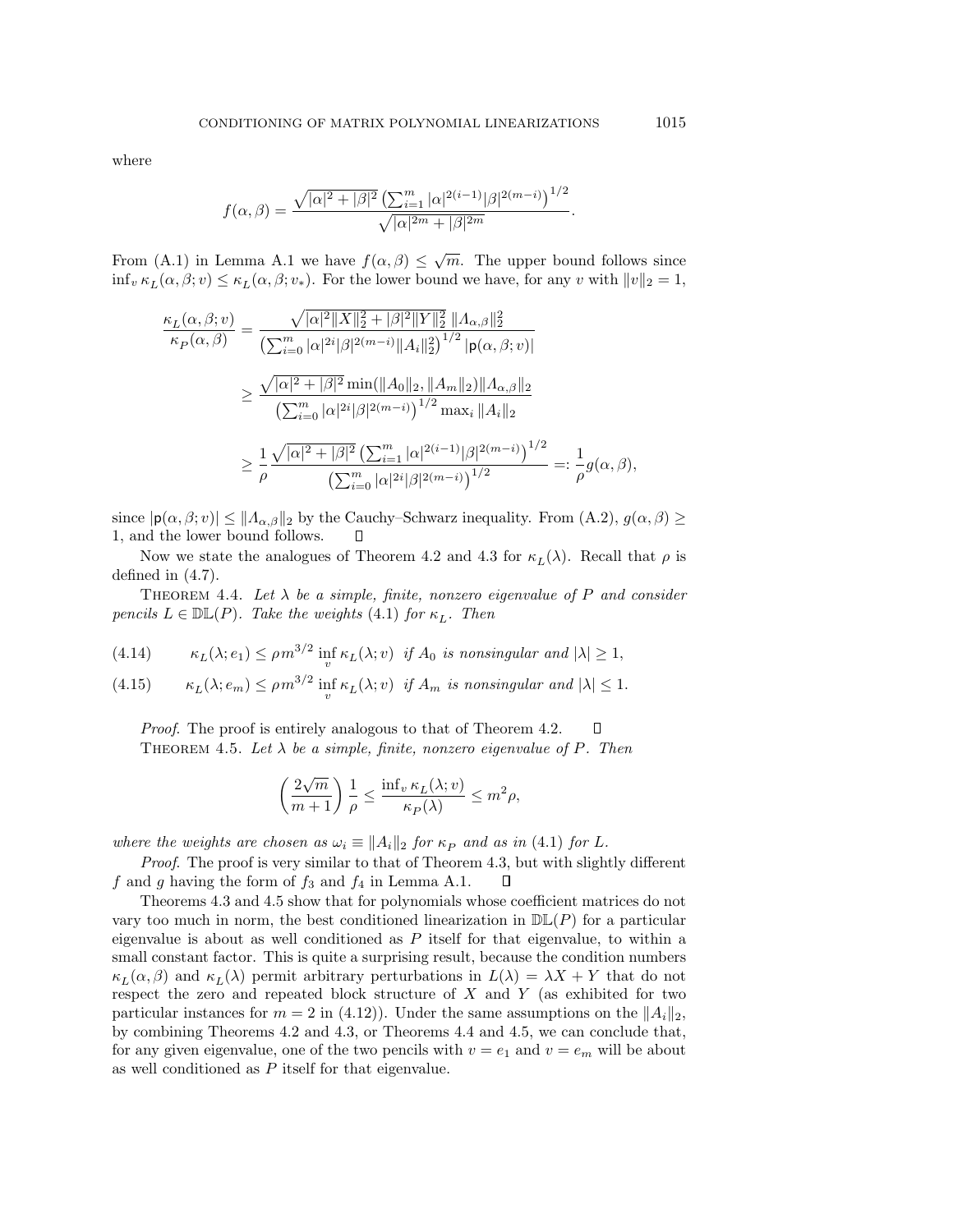**4.1. Several eigenvalues.** Suppose now that several eigenvalues  $(\alpha_1, \beta_1), \ldots,$  $(\alpha_r, \beta_r)$  are of interest and that neither  $|\alpha_i| \geq |\beta_i|$  for all i nor  $|\alpha_i| \leq |\beta_i|$  for all i. A reasonable way to define a single pencil that is best for all these eigenvalues is by maximizing the 2-norm of the r-vector of the reciprocals of the eigenvalue condition numbers for the pencil. This vector can be written, using Theorem 3.1, as

$$
\operatorname{diag}\left((|\alpha_i|^2 \omega_X^2 + |\beta_i|^2 \omega_Y^2)^{1/2} \|A_{\alpha_i, \beta_i}\|_2^2 \|y_i\|_2 \|x_i\|_2\right)^{-1}
$$
  
 
$$
\times \operatorname{diag}(|y_i^*(\bar{\beta}_i \mathcal{D}_{\alpha} P - \bar{\alpha}_i \mathcal{D}_{\beta} P)|_{(\alpha_i, \beta_i)} x_i|) \left[\begin{array}{c} A_{\alpha_1, \beta_1}^T \\ \vdots \\ A_{\alpha_r, \beta_r}^T \end{array}\right] v =: Bv.
$$

Assume that  $\rho = O(1)$ , so that  $\omega_X$  and  $\omega_Y$  in (4.1) are roughly constant in  $||v||_2$ . Then we can set  $\omega_X = \omega_Y = 1$  and define the optimal v as the right singular vector corresponding to the largest singular value of B. This approach requires knowledge of the eigenvectors  $x_i$  and  $y_i$  as well as the  $\lambda_i$ . If the eigenvectors are not known then we can simplify B further to

$$
\operatorname{diag}\left( (|\alpha_i|^2 + |\beta_i|^2)^{1/2} ||A_{\alpha_i, \beta_i}||_2^2 \right)^{-1} \left[ \begin{array}{c} A_{\alpha_1, \beta_1}^T \\ \vdots \\ A_{\alpha_r, \beta_r}^T \end{array} \right].
$$

So far we have implicitly assumed that we have a good estimate of the eigenvalues of interest. Suppose, instead, that we know only a region  $S$  of the complex plane in which the eigenvalues of interest lie. In this case a natural approach is to try to minimize the v-dependent part of the eigenvalue condition number over  $S$ . Continuing to assume  $\rho = O(1)$ , and working now with  $\kappa_L(\lambda; v)$ , the problem becomes to find the v that achieves the maximum in the problem

$$
\max_{\|v\|_2=1}\min_{\lambda\in S}|\mathsf{p}(\lambda;v)|.
$$

This uniform (or Chebyshev) complex approximation problem can be expressed as a semi-infinite programming problem and solved by numerical methods for such problems [14, sect. 2.3].

**5. Quadratic polynomials.** We now concentrate our attention on quadratic polynomials,  $Q(\lambda) = \lambda^2 A + \lambda B + C$ , as these are in practice the most important polynomials of degree 2 or higher. Write

(5.1) 
$$
a = ||A||_2, \quad b = ||B||_2, \quad c = ||C||_2.
$$

The quantity  $\rho$  in Theorems 4.2–4.5 is now

$$
\rho = \frac{\max(a, b, c)}{\min(a, c)}.
$$

Clearly,  $\rho$  is of order 1 if

$$
b \lesssim \max(a, c)
$$
 and  $a \approx c$ .

If these conditions are not satisfied then we can consider scaling Q. Write  $\lambda = \mu \gamma$ ,  $\gamma \in \mathbb{R}$  and

(5.2) 
$$
Q(\lambda) = \lambda^2 A + \lambda B + C = \mu^2(\gamma^2 A) + \mu(\gamma B) + C =: \mu^2 \widetilde{A} + \mu \widetilde{B} + \widetilde{C} =: \widetilde{Q}(\mu).
$$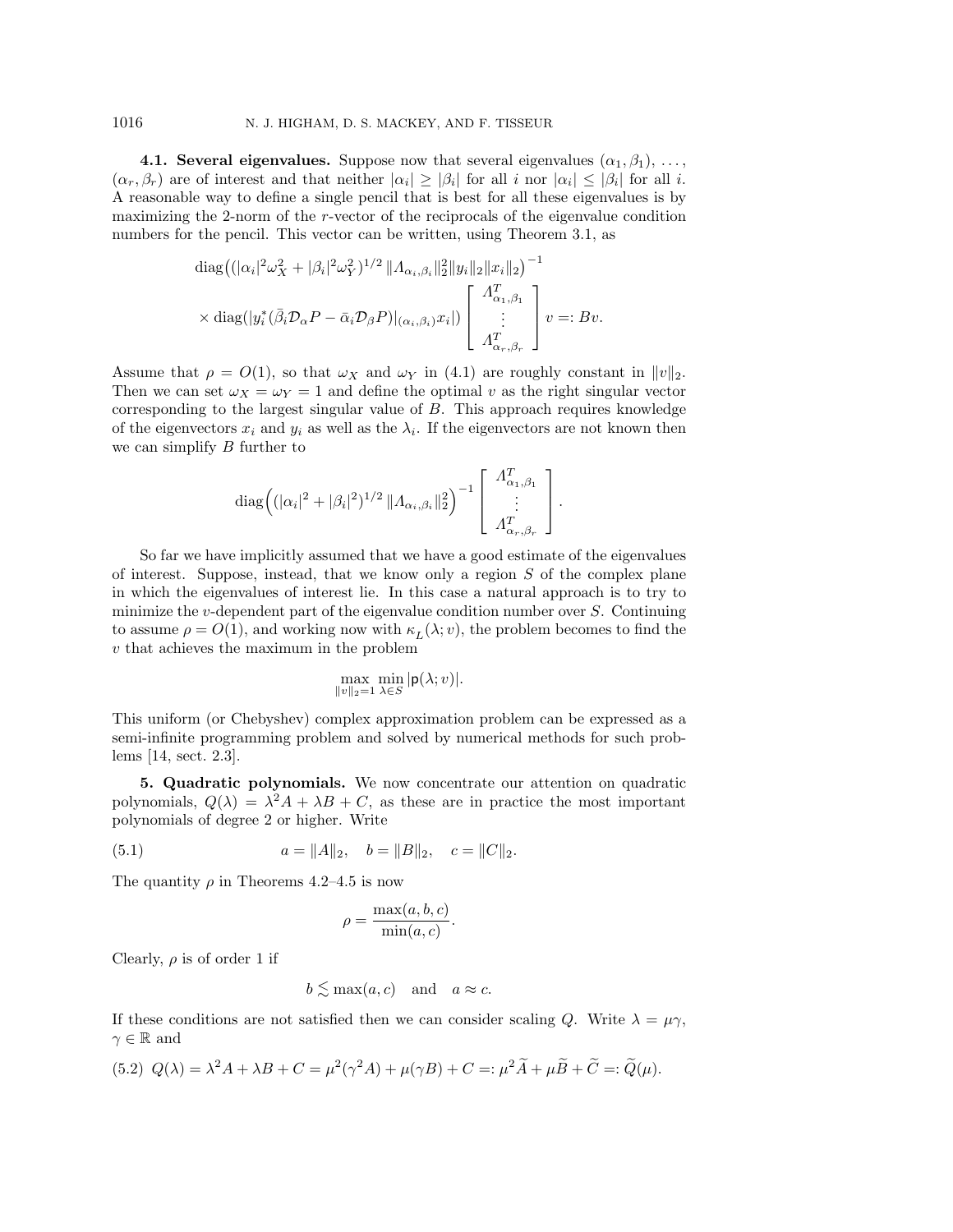The  $\gamma$  that minimizes  $\max(\|\widetilde{A}\|_2/\|\widetilde{B}\|_2, \|\widetilde{C}\|_2/\|\widetilde{B}\|_2) = \max(\gamma a/b, c/(\gamma b))$  is easily seen to be

$$
\gamma = \sqrt{c/a},
$$

and it yields

$$
\|\widetilde{A}\|_2 = c, \quad \|\widetilde{B}\|_2 = b\sqrt{c/a}, \quad \|\widetilde{C}\|_2 = c.
$$

Hence, for the scaled problem,

$$
\rho = \max(1, b/\sqrt{ac}).
$$

This scaling is intended to improve the conditioning of the linearizations, but what does it do to the conditioning of the quadratic itself? It is easy to see that  $\kappa_P(\lambda)$  is invariant under scaling when  $\omega_i = ||A_i||_2$ , but that  $\kappa_P(\alpha, \beta)$  is scale-dependent. We note that the scaling (5.2) and (5.3) is used by Fan, Lin, and Van Dooren [4]; see section 7.

With these observations we can combine and specialize Theorems 4.4 and 4.5 as follows.

THEOREM 5.1. Let  $\lambda$  denote a simple eigenvalue of  $Q(\lambda) = \lambda^2 A + \lambda B + C$  or of the scaled quadratic  $\tilde{Q}$  defined by (5.2) and (5.3). Take the weights (4.1) for  $\kappa_L(\lambda)$ . With the notation  $(5.1)$ , assume that either

•  $b \lesssim \max(a, c)$  and  $a \approx c$ , in which case let  $P = Q$  and  $L \in \mathbb{DL}(Q)$ , or

•  $b \lesssim \sqrt{ac}$ , in which case let  $P = \widetilde{Q}$  and  $L \in \mathbb{DL}(\widetilde{Q})$ .

Then if C is nonsingular and  $|\lambda| \geq 1$ , the linearization with  $v = e_1$  has  $\kappa_L(\lambda; e_1) \approx$  $\kappa_P(\lambda)$ , while if A is nonsingular and  $|\lambda| \leq 1$ , the linearization with  $v = e_2$  has  $\kappa_L(\lambda; e_2) \approx \kappa_P(\lambda).$ 

If we think of Q as representing a mechanical system with damping, then the near-optimality of the  $v = e_1$  and  $v = e_2$  linearizations holds for Q that are not too heavily damped. One class of Q for which  $b \lesssim \sqrt{ac}$  automatically holds is the elliptic heavily damped. One class of Q for which  $b \lesssim \sqrt{ac}$  automatically holds is the elliptic  $Q$  [8], [11]: those for which A is Hermitian positive definite, B and C are Hermitian, and  $(x^*Bx)^2 < 4(x^*Ax)(x^*Cx)$  for all nonzero  $x \in \mathbb{C}^n$ .

An analogue of Theorem 5.1 for  $\kappa_L(\alpha, \beta)$  can be obtained from Theorems 4.2 and 4.3.

**6. Connection with linearization of reversal of** *P* **.** Consider the quadratic  $Q(\lambda) = \lambda^2 A + \lambda B + C$  and the "reversed" quadratic rev $Q(\lambda) = \lambda^2 C + \lambda B + A$ , whose eigenvalues are the reciprocals of those of Q. Tisseur [16, Lem. 10] shows that if  $\lambda$ is a simple, finite, nonzero eigenvalue of Q and  $\mu = 1/\lambda$  the corresponding simple eigenvalue of revQ then, with the weights (4.1),  $\kappa_{\widetilde{L}_1}(\mu) = \kappa_{L_2}(\lambda)$  and  $\kappa_{\widetilde{L}_2}(\mu) =$ <br>(A) where L<sub>2</sub> and L<sub>2</sub> are the pencils corresponding to  $y = e_2$  and  $y = e_2$  given  $\kappa_{L_1}(\lambda)$ , where  $L_1$  and  $L_2$  are the pencils corresponding to  $v = e_1$  and  $v = e_2$  given in (4.12) and  $\tilde{L}_1$  and  $L_2$  are the corresponding pencils for revQ. In essence this result says that one cannot improve the condition of an eigenvalue of a linearization by regarding it as the reciprocal of an eigenvalue of the reversed quadratic. In this section we generalize this result in three respects: to any vector v (not just  $v = e_1$  or  $(e_2)$ , to arbitrary degree polynomials, and to zero and infinite eigenvalues.

Define

$$
revP(\lambda) = \lambda^m P(1/\lambda),
$$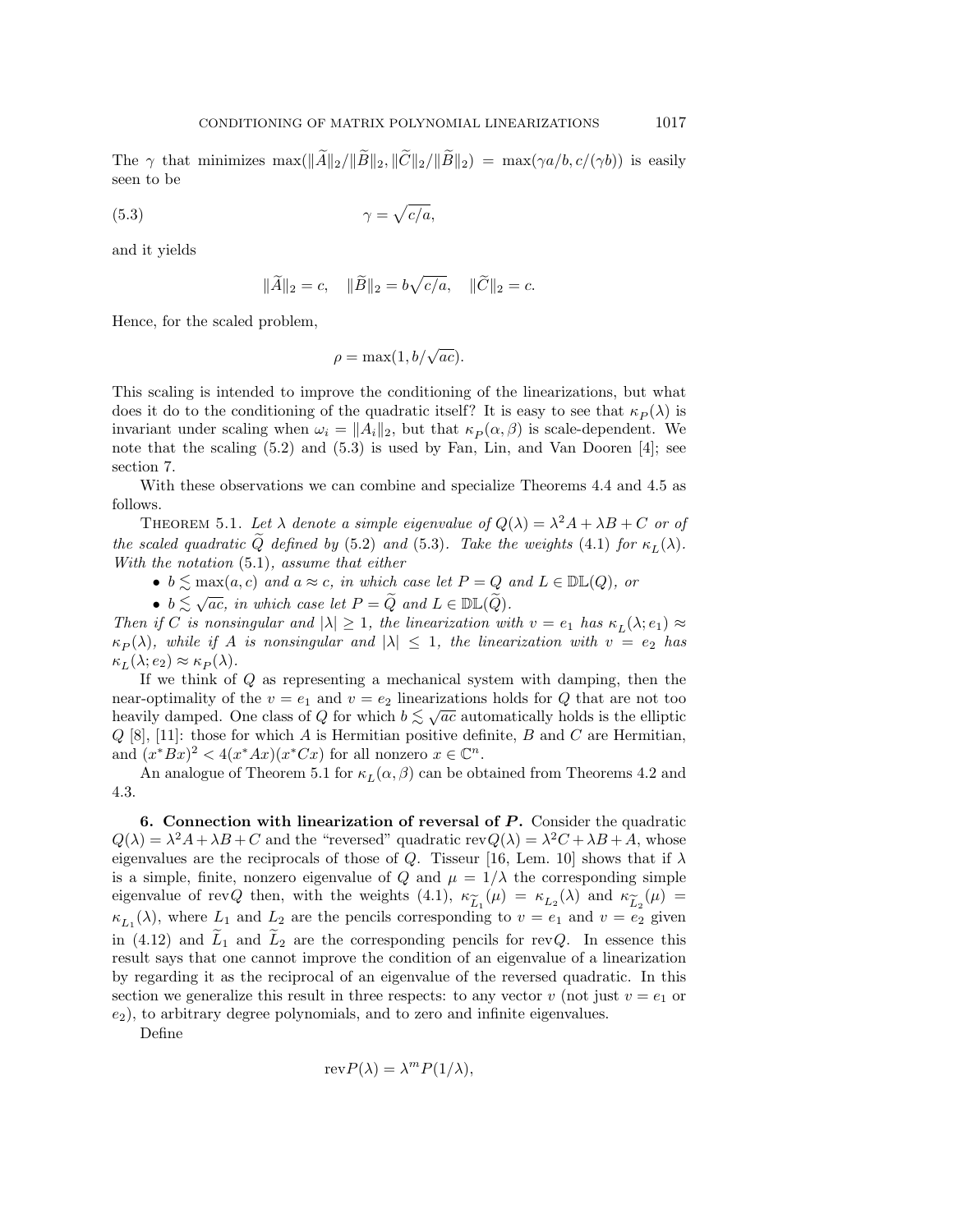where  $P$  has degree  $m$ , which is the polynomial obtained by reversing the order of the coefficient matrices of P. Let  $L(\lambda) = \lambda X + Y \in \mathbb{DL}(P)$  with vector v and  $\widetilde{L}(\lambda) = \lambda \widetilde{X} + \widetilde{Y} \in \mathbb{DL}(\text{rev}P)$  with vector  $Rv$ , where

$$
R = \begin{bmatrix} 1 & \cdots & 1 \\ 1 & \cdots & \cdots \end{bmatrix} \in \mathbb{R}^{m \times m}.
$$

LEMMA 6.1. L is a linearization for P if and only if  $\widetilde{L}$  is a linearization for  $revP$ .

*Proof.* The roots of  $p(\lambda; Rv)$  are the reciprocals of the roots of  $p(\lambda; v)$ , while the eigenvalues of  $revP$  are the reciprocals of the eigenvalues of  $P$ . The result now follows from [13, Thm. 6.7].  $\Box$ 

We now work with the condition number  $\kappa_L(\alpha, \beta)$ . Note that  $(\alpha, \beta)$  is an eigenvalue of P with right and left eigenvectors x and y if and only if  $(\beta, \alpha)$  is an eigenvalue of revP with right and left eigenvectors  $x$  and  $y$ . Also note that in homogeneous variables  $revP(\alpha, \beta) = P(\beta, \alpha)$ .

LEMMA 6.2. If the weights  $\omega_X$  and  $\omega_Y$  for L and weights  $\omega_{\widetilde{X}}$  and  $\omega_{\widetilde{Y}}$  for  $\widetilde{L}$  satisfy  $\omega_X = \omega_{\widetilde{Y}}$  and  $\omega_Y = \omega_{\widetilde{X}}$  then  $\kappa_L(\alpha, \beta) = \kappa_{\widetilde{L}}(\beta, \alpha)$ .<br>Proof We have from (3.8)

Proof. We have, from (3.8),

$$
\begin{aligned} \kappa_L(\alpha,\beta) &= \frac{\sqrt{|\alpha|^2\omega_X^2+|\beta|^2\omega_Y^2}}{|\mathbf{p}(\alpha,\beta;v)|} \cdot \frac{\|A_{\alpha,\beta}\|_2^2\, \|y\|_2\|x\|_2}{\big|y^*(\bar{\beta}\mathcal{D}_\alpha P - \bar{\alpha}\mathcal{D}_\beta P\big)|_{(\alpha,\beta)}x\big|},\\ \kappa_{\widetilde{L}}(\beta,\alpha) &= \frac{\sqrt{|\beta|^2\omega_X^2+|\alpha|^2\omega_Y^2}}{|\mathbf{p}(\beta,\alpha;Rv)|} \cdot \frac{\|A_{\beta,\alpha}\|_2^2\, \|y\|_2\|x\|_2}{\big|y^*(\bar{\alpha}\mathcal{D}_\alpha\mathrm{rev}P - \bar{\beta}\mathcal{D}_\beta\mathrm{rev}P\big)|_{(\beta,\alpha)}x\big|} \end{aligned}
$$

.

 $\Box$ 

We show that each of the four terms in the first expression equals the corresponding term in the second expression. The assumptions on the weights clearly imply equality of the square root terms. Next,  $\Lambda_{\beta,\alpha} = R\Lambda_{\alpha,\beta}$ , so  $\Lambda_{\beta,\alpha}$  and  $\Lambda_{\alpha,\beta}$  have the same 2-norm, while  $p(\alpha, \beta; v) \equiv p(\beta, \alpha; Rv)$ . Finally,

$$
\begin{aligned} (\bar{\alpha}\mathcal{D}_{\alpha}\text{rev}P - \bar{\beta}\mathcal{D}_{\beta}\text{rev}P)|_{(\beta,\alpha)} &= \bar{\alpha}(\mathcal{D}_{\alpha}\text{rev}P)|_{(\beta,\alpha)} - \bar{\beta}(\mathcal{D}_{\beta}\text{rev}P)|_{(\beta,\alpha)} \\ &= \bar{\alpha}(\mathcal{D}_{\beta}P)|_{(\alpha,\beta)} - \bar{\beta}(\mathcal{D}_{\alpha}P)|_{(\alpha,\beta)} \\ &= -(\bar{\beta}\mathcal{D}_{\alpha}P - \bar{\alpha}\mathcal{D}_{\beta}P)|_{(\alpha,\beta)}, \end{aligned}
$$

which implies the equality of the final two denominator terms.

Do the conditions  $\omega_X = \omega_{\widetilde{Y}}$  and  $\omega_Y = \omega_{\widetilde{X}}$  hold for the natural choice of weights  $\omega_X \equiv ||X||_2$ ,  $\omega_Y \equiv ||Y||_2$ ? The next lemma shows that they do, and shows an even stronger relationship between L and L.

Lemma 6.3. We have

(6.1) 
$$
\tilde{L}(\lambda) = (R \otimes I_n) \text{rev} L(\lambda) (R \otimes I_n),
$$

and so  $\widetilde{X} = (R \otimes I_n)Y(R \otimes I_n)$  and  $\widetilde{Y} = (R \otimes I_n)X(R \otimes I_n)$ . Hence  $\|\widetilde{X}\| = \|Y\|$  and  $\|\tilde{Y}\| = \|X\|$  for any unitarily invariant norm.

*Proof.* L is defined as the unique pencil in  $\mathbb{DL}(\text{rev}P) = \mathbb{L}_1(\text{rev}P) \cap \mathbb{L}_2(\text{rev}P)$ corresponding to the vector  $Rv$ . Therefore to establish  $(6.1)$  it suffices to show that the pencil  $(R \otimes I_n)revL(\lambda)(R \otimes I_n)$  belongs to both  $\mathbb{L}_1(revP)$  and  $\mathbb{L}_2(revP)$  with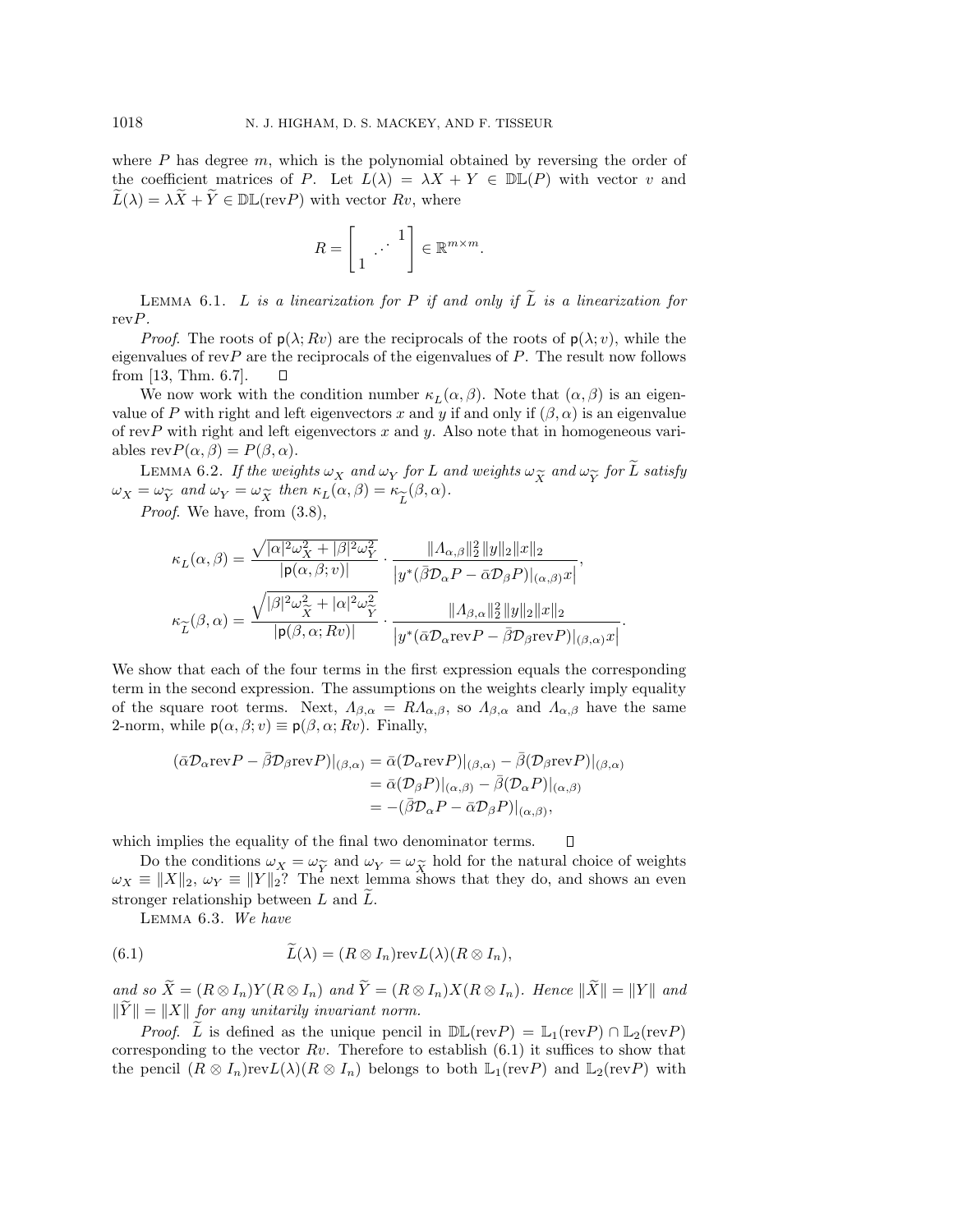vector  $Rv$ , that is, it satisfies the appropriate versions of properties  $(1.5)$  and  $(1.6)$ . The other results then follow.

Recall that  $\text{rev}P(\lambda) = \lambda^m P(1/\lambda)$  and note that  $\lambda^{m-1} \Lambda(1/\lambda) = R\Lambda$ , where  $\Lambda(\lambda) \equiv$ A is defined in (1.4). If  $L \in \mathbb{L}_1(P)$  with vector v then

$$
L(\lambda) \cdot (\Lambda \otimes I_n) = v \otimes P(\lambda)
$$

$$
\Rightarrow L(1/\lambda) \cdot (A(1/\lambda) \otimes I_n) = v \otimes P(1/\lambda)
$$

 $\Rightarrow \lambda L(1/\lambda) \cdot (\lambda^{m-1} \Lambda(1/\lambda) \otimes I_n) = v \otimes \lambda^m P(1/\lambda)$ 

 $\Rightarrow \operatorname{rev}L(\lambda) \cdot (R\Lambda \otimes I_n) = v \otimes \operatorname{rev}P(\lambda)$ 

$$
\Rightarrow (R \otimes I_n)\mathrm{rev}\mathcal{L}(\lambda)(R \otimes I_n) \cdot (\Lambda \otimes I_n) = (R \otimes I_n)(v \otimes \mathrm{rev}\mathcal{P}(\lambda)) = Rv \otimes \mathrm{rev}\mathcal{P}(\lambda),
$$

which means that  $(R \otimes I_n)\text{rev}L(\lambda)(R \otimes I_n) \in \mathbb{L}_1(\text{rev}P)$  with vector  $Rv$ .

Similarly, it can be shown that  $L \in \mathbb{L}_2(P)$  with vector v implies that  $(R \otimes$  $I_n$ )rev $L(\lambda)(R \otimes I_n) \in \mathbb{L}_2(\text{rev}P)$  with vector  $Rv$ .  $\Box$ 

Combining the previous three lemmas we obtain the following generalization of Tisseur [16, Lem. 10].

THEOREM 6.4. Let  $(\alpha, \beta)$  be a simple eigenvalue of P, so that  $(\beta, \alpha)$  is a simple eigenvalue of revP. Suppose  $L \in \mathbb{DL}(P)$  with vector v is a linearization of P. Then  $\widetilde{L} \in \mathbb{DL}(\text{rev}P)$  with vector Rv is a linearization of  $\text{rev}P$  and, if the weights are chosen as in (4.1),  $\kappa_L(\alpha, \beta) = \kappa_{\widetilde{L}}(\beta, \alpha)$ .<br>An analogue of Theorem 6.4

An analogue of Theorem 6.4 stating that  $\kappa_L(\lambda) = \kappa_{\widetilde{L}}(1/\lambda)$  for finite, nonzero  $\lambda$ can also be derived.

**7. Companion linearizations.** Associated with P are two companion form pencils,  $C_1(\lambda) = \lambda X_1 + Y_1$  and  $C_2(\lambda) = \lambda X_2 + Y_2$ , called the first and second companion forms [12, sect. 14.1], respectively, where

$$
X_1 = X_2 = \text{diag}(A_m, I_n, \dots, I_n),
$$
  
\n
$$
Y_1 = \begin{bmatrix} A_{m-1} & A_{m-2} & \dots & A_0 \\ -I_n & 0 & \dots & 0 \\ \vdots & \ddots & \ddots & \vdots \\ 0 & \dots & -I_n & 0 \end{bmatrix}, \qquad Y_2 = \begin{bmatrix} A_{m-1} & -I_n & \dots & 0 \\ A_{m-2} & 0 & \ddots & \vdots \\ \vdots & \vdots & \ddots & -I_n \\ A_0 & 0 & \dots & 0 \end{bmatrix}.
$$

The pencil  $C_1$  belongs to  $\mathbb{L}_1(P)$  with  $v = e_1$  in (1.5), while  $C_2$  belongs to  $\mathbb{L}_2(P)$  with  $w = e_1$  in (1.6). Neither pencil is in  $D\mathbb{L}(P)$ , but both are always linearizations [12, sect. 14.1].

We wish to compare the conditioning of  $C_1$  and  $C_2$  with that of P and of an appropriate  $D\mathbb{L}(P)$  linearization. Our first result shows that it suffices to analyze the conditioning of  $C_1$ , because any results about the conditioning of  $C_1$  translate to  $C_2$ simply by transposing the coefficient matrices  $A_i$ .

LEMMA 7.1. Let  $\lambda$ , or  $(\alpha, \beta)$  in homogeneous form, be a simple eigenvalue of P, and take  $\omega_i = ||A_i||_2$ . Then

$$
\kappa_P(\alpha, \beta) = \kappa_{P^T}(\alpha, \beta), \qquad \kappa_P(\lambda) = \kappa_{P^T}(\lambda).
$$

Moreover,

$$
\kappa_{C_2(P)}(\alpha,\beta)=\kappa_{C_1(P^T)}(\alpha,\beta),\qquad \kappa_{C_2(P)}(\lambda)=\kappa_{C_1(P^T)}(\lambda),
$$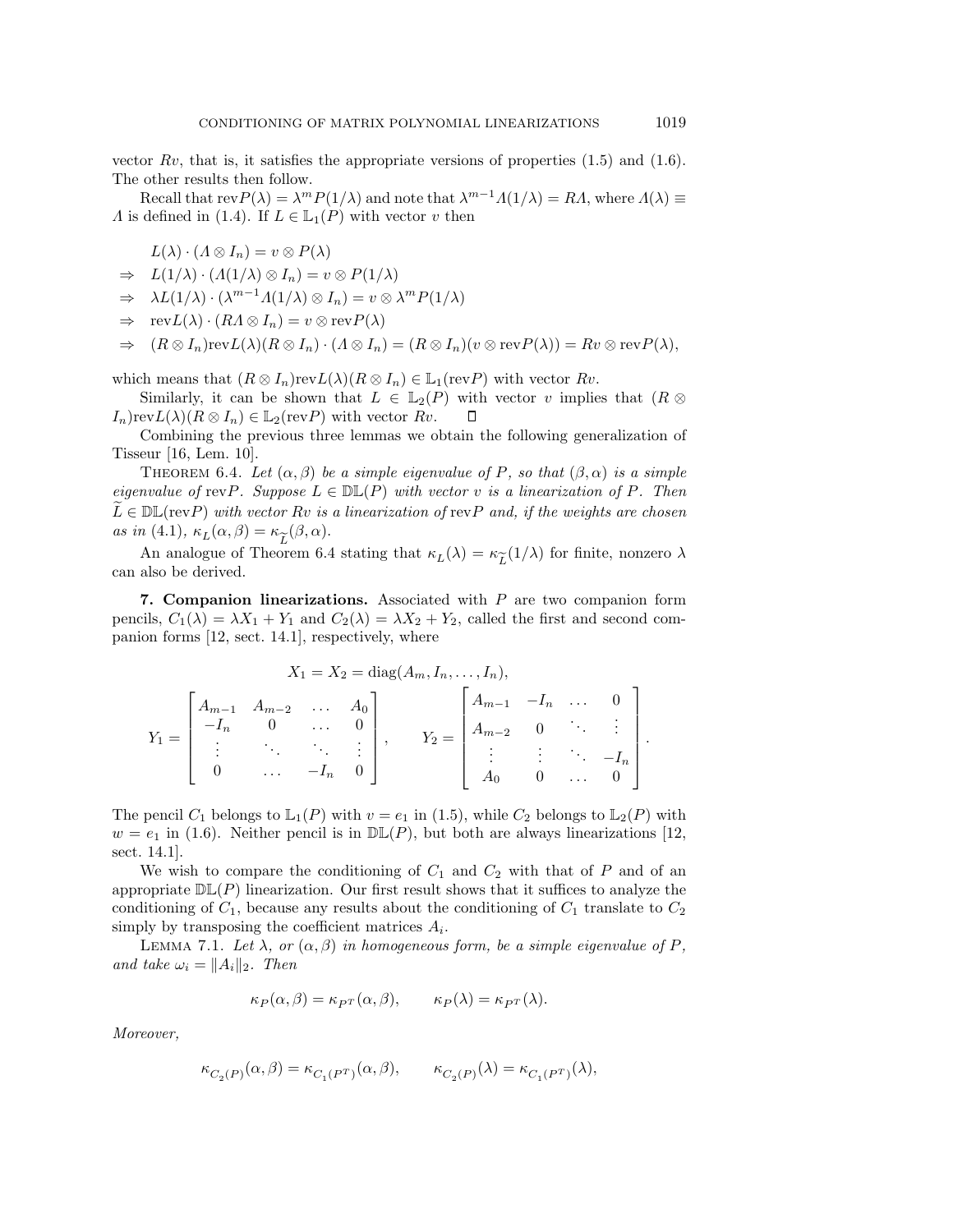where  $C_i(P)$ ,  $i = 1, 2$ , denotes the ith companion linearization for P, and P<sup>T</sup> denotes the polynomial obtained by transposing each coefficient matrix  $A_i$ .

*Proof.* If  $(\lambda, x, y)$  is an eigentriple for P then  $(\lambda, \overline{y}, \overline{x})$  is an eigentriple for  $P<sup>T</sup>$ . The first two equalities follow by considering the formulae  $(2.2)$  and  $(2.5)$ . It is easy to see that  $C_2(P) = C_1(P^T)^T$ . The second pair of equalities are therefore special cases of the first.  $\Box$ 

For the rest of the section we work with  $\lambda$  and  $\kappa(\lambda)$ ; for  $(\alpha, \beta)$  and  $\kappa(\alpha, \beta)$  analogous results hold. We first obtain a formula for left eigenvectors  $w^*$  of  $C_1$ .

LEMMA 7.2. The vector  $y \in \mathbb{C}^n$  is a left eigenvector of P corresponding to a simple, finite, nonzero eigenvalue  $\lambda$  if and only if

(7.1) 
$$
w = \begin{bmatrix} I \\ (\lambda A_m + A_{m-1})^* \\ \vdots \\ (\lambda^{m-1} A_m + \lambda^{m-2} A_{m-1} + \dots + A_1)^* \end{bmatrix} y
$$

is a left eigenvector of  $C_1$  corresponding to  $\lambda$ .

*Proof.* Since  $C_1$  is a linearization of  $P$ ,  $\lambda$  is a simple eigenvalue of  $C_1$ . The proof therefore consists of a direct verification that  $w^*C_1(\lambda) = 0$ . П

Lemma 7.2 shows that, even though  $C_1 \notin L_2(P)$ , a left eigenvector of P can be recovered from one of  $C_1$ —simply by reading off the leading n components.

Since  $C_1 \in \mathbb{L}_1(P)$ , we know that the right eigenvectors z and x of  $C_1$  and P are related by  $z = \Lambda \otimes x$ . Evaluating (3.10) (which holds for any member of  $\mathbb{L}_1$ ) with  $L = C_1$  at an eigenvalue  $\lambda$ , then multiplying on the left by  $w^*$  and on the right by  $1 \otimes x = x$ , we obtain

$$
w^*C'_1(\lambda)z = w^*(v \otimes P'(\lambda)x).
$$

Using the formula (7.1) for w and the fact that  $v = e_1$  gives

$$
w^*C_1'(\lambda)z = y^*P'(\lambda)x.
$$

By applying Theorem 2.1 to  $C_1$  we obtain the following analogue of Theorem 3.2.

THEOREM 7.3. Let  $\lambda$  be a simple, finite, nonzero eigenvalue of P with right and left eigenvectors x and y, respectively. Then, for the first companion linearization  $C_1(\lambda) = \lambda X_1 + Y_1,$ 

$$
\kappa_{C_1}(\lambda) = \frac{(|\lambda|\omega_{X_1} + \omega_{Y_1}) ||w||_2 ||A||_2 ||x||_2}{|\lambda||y^* P'(\lambda)x|},
$$

where  $w$  is given by  $(7.1)$ .

Now we can compare the condition number of the first companion form with that of P. We have

$$
\frac{\kappa_{C_1}(\lambda)}{\kappa_P(\lambda)} = \frac{||w||_2}{||y||_2} \cdot \frac{(|\lambda|\omega_{X_1} + \omega_{Y_1}) ||A||_2}{\sum_{i=0}^m |\lambda|^i \omega_i}.
$$

We choose the weights  $\omega_{X_1} = ||X_1||_2$ ,  $\omega_{Y_1} = ||Y_1||_2$ , and  $\omega_i = ||A_i||_2$  in (2.2). We therefore need bounds on the norms of  $X_1$  and  $Y_1$ . These are provided by the next lemma, which is similar to Lemma 4.1.

LEMMA 7.4. For  $C_1(\lambda) = \lambda X_1 + Y_1$  we have  $||X_1||_2 = \max(||A_m||_2, 1)$  and

(7.2) 
$$
\max\left(1, \max_{i=0:m-1} \|A_i\|_2\right) \le \|Y_1\|_2 \le m \max\left(1, \max_{i=0:m-1} \|A_i\|_2\right).
$$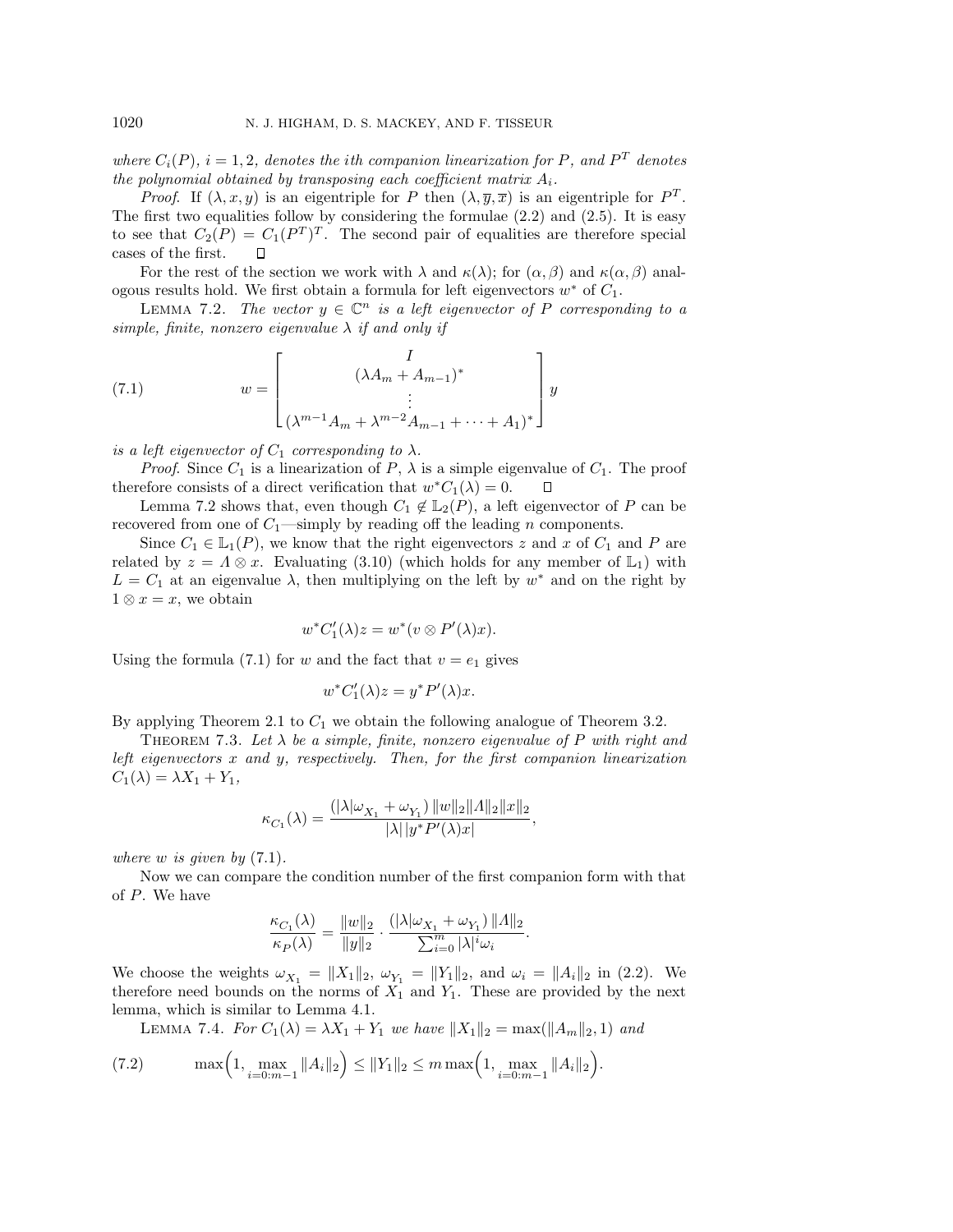Proof. The proof is straightforward, using (4.5).  $\Box$ For notational simplicity we will now concentrate on the quadratic case,  $m = 2$ . With the notation (5.1), we have

(7.3) 
$$
\frac{\psi}{2^{1/2}} \frac{\|w\|_2}{\|y\|_2} \le \frac{\kappa_{C_1}(\lambda)}{\kappa_P(\lambda)} \le 2\psi \frac{\|w\|_2}{\|y\|_2},
$$

 $\sim$ 

where

$$
\psi = \frac{(1+|\lambda|)(\max(a,1)|\lambda| + \max(b,c,1))}{a|\lambda|^2 + b|\lambda| + c} \ge 1
$$

and

(7.4) 
$$
\frac{\|w\|_2}{\|y\|_2} = \frac{\left\| \begin{bmatrix} I \\ (\lambda A + B)^* \end{bmatrix} y \right\|_2}{\|y\|_2} = \frac{\left\| \begin{bmatrix} I \\ (\lambda^{-1}C)^* \end{bmatrix} y \right\|_2}{\|y\|_2}
$$

satisfies

$$
1 \le \frac{||w||_2}{||y||_2} \le \min\left( (1 + (|\lambda|a+b)^2)^{1/2}, (1 + c^2/|\lambda|^2)^{1/2} \right).
$$

Therefore  $\kappa_{C_1}(\lambda)$  will be of the same order of magnitude as  $\kappa_P(\lambda)$  only if both  $\psi$  and  $||w||_2/||y||_2$  are of order 1. It is difficult to characterize when these conditions hold. However, it is clear that, unlike for the  $D\mathbb{L}(P)$  linearizations, the condition of  $C_1$  is affected by scaling  $A_i \leftarrow \gamma A_i$ ,  $i = 0$ : m, as might be expected in view of the mixture of identity matrices and  $A_i$  that make up the blocks of  $X_1$  and  $Y_1$ . Indeed if  $a, b, c \ll 1$ , then  $\psi \gg 1$ , while if  $a, b, c \gg |\lambda| \geq 1$ , then  $||w||_2/||y||_2 \gg 1$ , unless y is nearly a null vector for  $(\lambda A + B)^*$  and  $C^*$ . The only straightforward conditions that guarantee  $\kappa_{C_1}(\lambda) \approx \kappa_P(\lambda)$  are  $a \approx b \approx c \approx 1$ : then  $\psi \approx 1$  and one of the two expressions for  $||w||_2/||y||_2$  in (7.4) is clearly of order 1 (the first if  $|\lambda| \leq 1$ , otherwise the second). The predilection of the first companion form for coefficient matrices of unit 2-norm was shown from a different viewpoint by Tisseur [16, Thm. 7]: she proves that when  $a = b = c = 1$ , applying a backward stable solver to the companion pencil is backward stable for the original quadratic.

It is natural to scale the problem to try to bring the 2-norms of  $A, B$ , and  $C$  close to 1. The scaling of Fan, Lin, and Van Dooren [4], which was motivated by backward error considerations, has precisely this aim. It converts  $Q(\lambda) = \lambda^2 A + \lambda B + C$  to  $\widetilde{Q}(\mu) = \mu^2 \widetilde{A} + \mu \widetilde{B} + \widetilde{C}$ , where

(7.5a) 
$$
\lambda = \gamma \mu, \qquad Q(\lambda)\delta = \mu^2(\gamma^2 \delta A) + \mu(\gamma \delta B) + \delta C \equiv \widetilde{Q}(\mu),
$$

(7.5b) 
$$
\gamma = \sqrt{c/a}, \qquad \delta = 2/(c + b\gamma).
$$

This is the scaling  $\gamma$  we used in section 5 combined with the multiplication of each coefficient matrix by  $\delta$ .

Now we compare  $\kappa_{C_1}(\lambda)$  with  $\kappa_L(\lambda; v_*),$  where  $v_*$  for  $\lambda$  is defined analogously to  $v_*$  for  $(\alpha, \beta)$  in (4.6) by

$$
v_* = \frac{\overline{A}}{\|A\|_2}, \qquad |\mathsf{p}(\lambda; v_*)| = \|A\|_2.
$$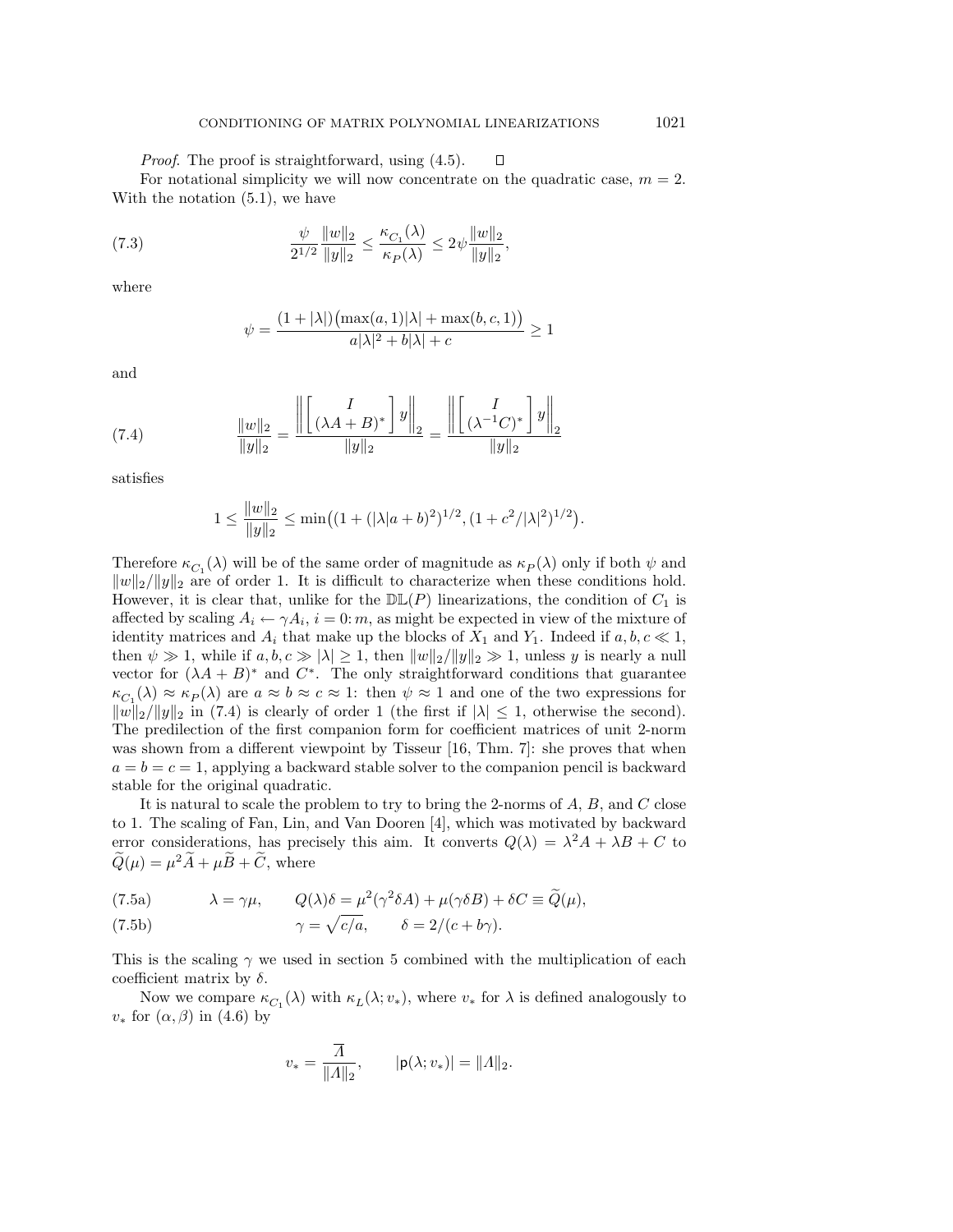We have, from (3.11),

$$
\kappa_L(\lambda; v_*) = \frac{(|\lambda|\omega_X + \omega_Y) ||\Lambda||_2 ||y||_2 ||x||_2}{|\lambda||y^* P'(\lambda)x|},
$$

and so

$$
\frac{\kappa_{C_1}(\lambda)}{\kappa_L(\lambda; v_*)} = \frac{\|w\|_2}{\|y\|_2} \cdot \frac{|\lambda|\omega_{X_1} + \omega_{Y_1}}{|\lambda|\omega_X + \omega_Y}.
$$

Again, specializing to  $m = 2$ , and using Lemmas 4.1 and 7.4, we have

$$
(7.6) \frac{\|w\|_2}{\|y\|_2} \cdot \frac{\left(\max(a,1)|\lambda| + \max(b,c,1)\right)}{2^{3/2}\max(a,b,c)(1+|\lambda|)} \le \frac{\kappa_{C_1}(\lambda)}{\kappa_L(\lambda;v_*)} \le \frac{\|w\|_2}{\|y\|_2} \cdot \frac{\left(\max(a,1)|\lambda| + 2\max(b,c,1)\right)}{a|\lambda| + c}.
$$

If  $a \approx b \approx c \approx 1$  then we can conclude that  $\kappa_{C_1}(\lambda) \approx \kappa_L(\lambda; v_*)$ . However,  $\kappa_{C_1}(\lambda) \gg$  $\kappa_L(\lambda; v_*)$  if  $||w||_2/||y||_2 \gg 1$  or if (for example)  $a, b, c \ll 1$ .

Our results for the companion forms are not as neat as those in section 4 for the  $D\mathbb{L}(P)$  linearizations, which focus attention on a single, easily computed or estimated, scalar parameter  $\rho$ . The conditioning of the companion forms relative to P and to the class  $\mathbb{DL}(P)$  depends on both (a) the ratios of norms of left eigenvectors of  $C_1$  and P, and (b) rational functions of the coefficient matrix norms and  $\lambda$ . It does not seem possible to bound the norm ratio in a useful way a priori. Therefore the only easily checkable conditions that we can identify under which the companion forms can be guaranteed to be optimally conditioned are  $||A_i||_2 \approx 1$ ,  $i = 0$ : m (our proof of this fact for  $m = 2$  is easily seen to generalize to arbitrary m).

Finally, we note that the bounds (7.3) and (7.6) remain true when " $\lambda$ " is replaced by " $\alpha$ ,  $\beta$ ," with just minor changes to the constants.

**8. Numerical experiments.** We illustrate the theory on four quadratic eigenvalue problems. Our experiments were performed in MATLAB 7, for which the unit roundoff is  $2^{-53} \approx 1.1 \times 10^{-16}$ . To obtain the angular error  $\theta((\alpha, \beta), (\tilde{\alpha}, \tilde{\beta}))$  for a computed eigenvalue  $(\tilde{\alpha}, \tilde{\beta})$ , we took as exact eigenvalue  $(\alpha, \beta)$  the value computed in MATLAB's VPA arithmetic at 40 digit precision. In our figures, the x-axis is the eigenvalue index and the eigenvalues are sorted in increasing order of absolute value. We compare the condition numbers of the quadratic  $Q$ , the first companion form, and the  $\mathbb{DL}(Q)$  linearizations with  $v = e_1$  and  $v = e_2$ . All our problems have (real) symmetric coefficient matrices so we know from Lemma 7.1 that the second companion form has exactly the same condition numbers as the first companion form. In two of the problems we apply the scaling given by (7.5). Table 8.1 reports the problem sizes, the coefficient matrix norms, and the values of  $\rho$  in (4.7) before and after scaling.

Our first problem shows the benefits of scaling. It comes from applying the Galerkin method to a PDE describing the wave motion of a vibrating string with clamped ends in a spatially inhomogeneous environment [5], [8]. The quadratic  $Q$  is elliptic; the eigenvalues are nonreal and have absolute values in the interval [1, 25]. Figure 8.1 shows the condition numbers  $\kappa_L(\alpha, \beta)$  for the  $\mathbb{DL}(Q)$  linearization with  $v = e_1$  and the first companion linearization, the condition number  $\kappa_P(\alpha, \beta)$  for Q, and the angular errors in the eigenvalues computed by applying the QZ algorithm to the two linearizations. Figure 8.2 shows the corresponding information for the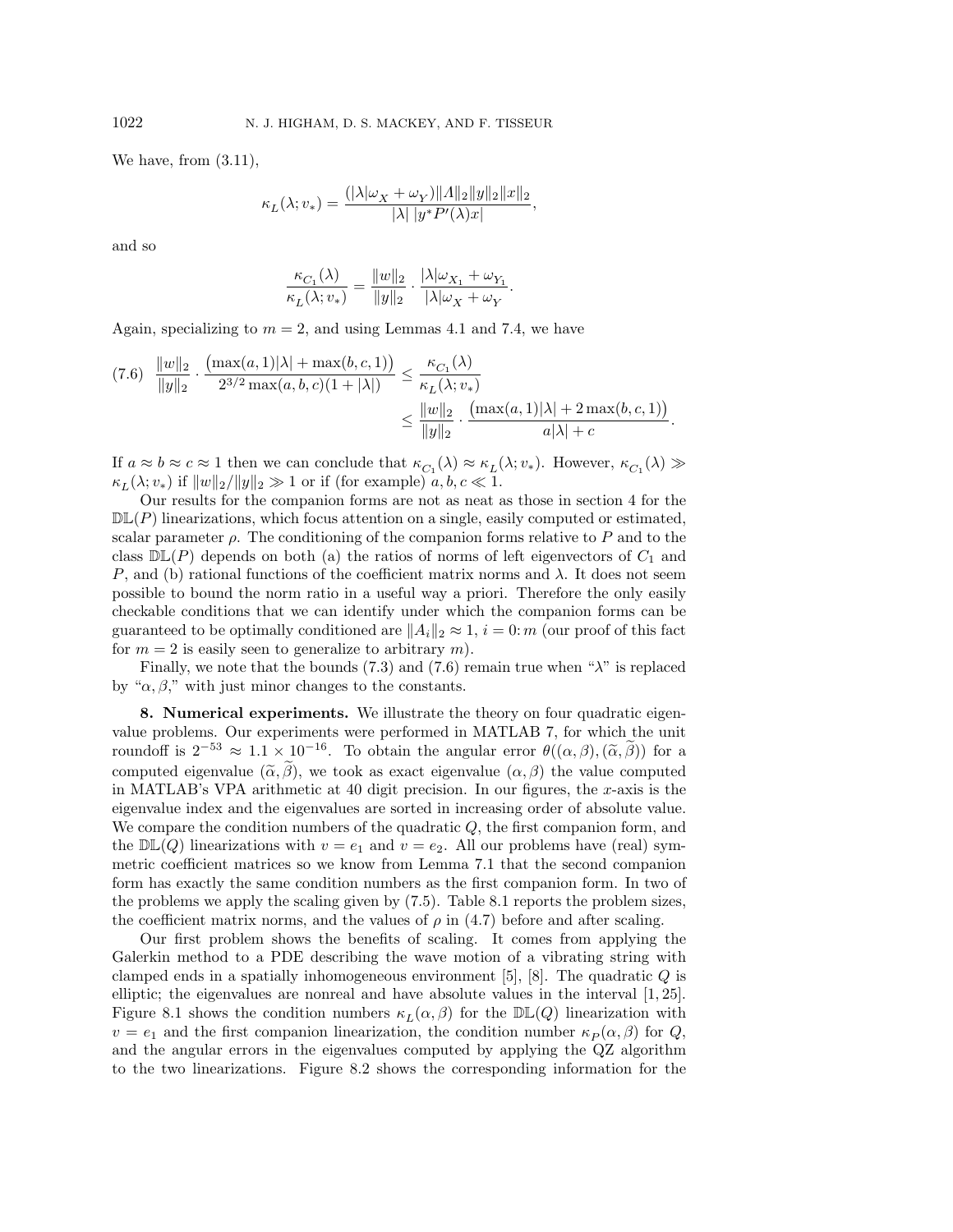| Problem          | Wave     |           | Nuclear  |           | Mass-spring | Acoustics          |           |
|------------------|----------|-----------|----------|-----------|-------------|--------------------|-----------|
| $\boldsymbol{n}$ | 25       |           |          |           | 50          | 107                |           |
|                  | Unscaled | Scaled    | Unscaled | Scaled    | Unscaled    | Unscaled           | Scaled    |
| $  A  _2$        | 1.57e0   | 1.85e0    | 2.35e8   | 1.18e0    | 1.00e0      | 1.00e0             | 2.00e0    |
| $\ B\ _2$        | 3.16e0   | $1.49e-1$ | 4.35e10  | $8.21e-1$ | 3.20e2      | 5.74e-2            | $3.64e-5$ |
| $  C  _2$        | 9.82e2   | 1.85e0    | 1.66e13  | 1.18e0    | 5.00e0      | 9.95e <sub>6</sub> | 2.00e0    |
|                  |          |           |          |           |             |                    |           |

Table 8.1 Problem statistics.

ρ 6.25e2 1.00e0 7.06e4 1.00e0 3.20e2 9.95e6 1.00e0





scaled problem. Since the eigenvalues are all of modulus at least 1, we know from Theorem 4.3 that for every eigenvalue, the  $D\mathbb{L}(Q)$  linearization with  $v = e_1$  has condition number within a factor  $4\rho = 2500$  of the condition number for Q. The actual ratios are between 3.5 and 266. Since this problem is elliptic, we know from Theorem 5.1 that for the scaled problem, whose eigenvalues lie between 0.04 and 1 in modulus, the  $D\mathbb{L}(Q)$  linearization with  $v = e_2$  will have condition number similar to that of  $\tilde{Q}$  for every eigenvalue. This is confirmed by Figure 8.2; the maximum ratio of condition numbers is 3.3. The benefit of the smaller condition numbers after scaling is clear from the figures: the angular error of the computed eigenvalues is smaller by a factor roughly equal to the reduction in condition number. The behavior of the companion linearization is very similar to that of the  $D\mathbb{L}(Q)$  linearizations, and this is predicted by our theory since the term  $\psi \|w\|_2 / \|y\|_2$  in (7.3) varies from 3.7 to 511 without scaling and only 1.0 to 4.5 with scaling.

The next problem is a simplified model of a nuclear power plant [9], [17]. There are 2 real and 14 nonreal eigenvalues, with absolute values in the interval (17, 362). Since  $\rho = 7 \times 10^4$ , it is not surprising that the  $D\mathbb{L}(Q)$  linearization with  $v = e_1$  has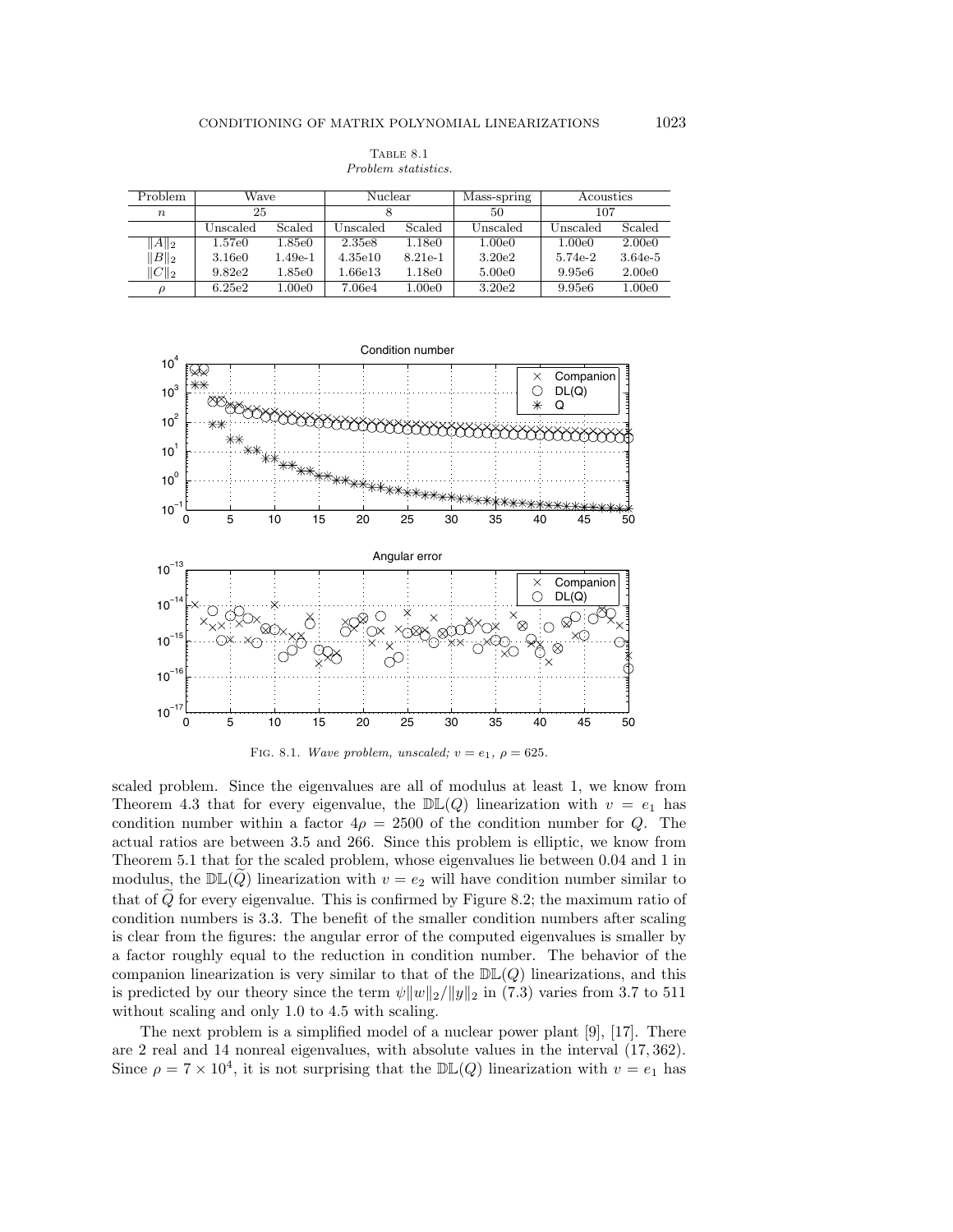







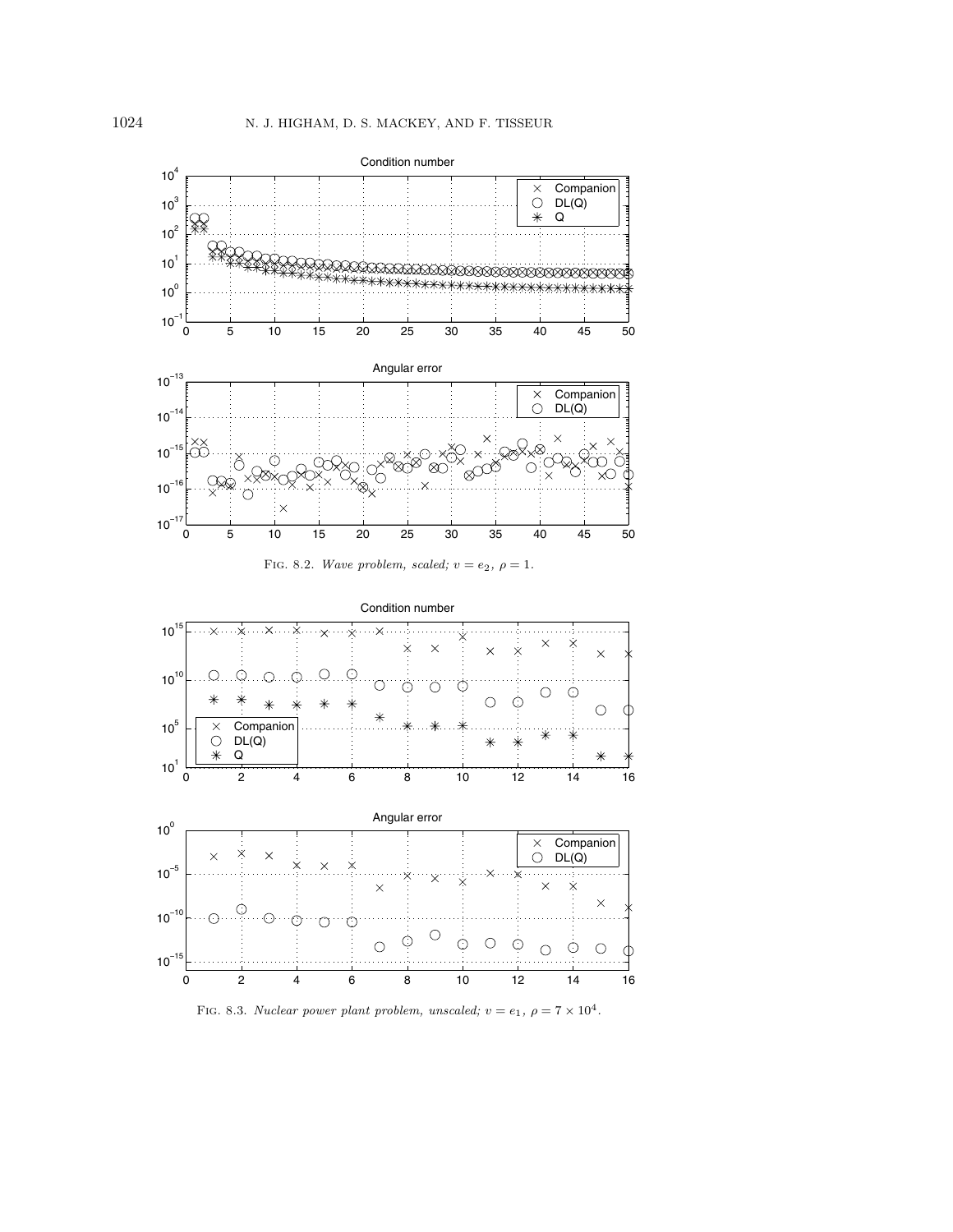

FIG. 8.4. Nuclear power plant problem, scaled;  $v = e_2$ ,  $\rho = 1$ .

eigenvalue condition numbers up to 369 times as large as those of Q, as Figure 8.3 indicates. Although the problem is not elliptic,  $||B||_2 \le \sqrt{||A||_2||C||_2}$ , and so our theory says that scaling will make the  $D\mathbb{L}(Q)$  linearization with  $v = e_2$  (since the scaled eigenvalues have modulus at most 1) optimally conditioned. This prediction is confirmed in Figure 8.4. Scaling also brings a dramatic improvement in the conditioning and accuracy of the companion linearization; again, this is predicted by our theory since the scaled problem has coefficient matrices of norm approximately 1, and the magnitude of the reduction is explained by the term  $\psi||w||_2/||y||_2$  in (7.3), which has a maximum of  $2 \times 10^{10}$  without scaling and 1.5 with scaling. Scaling results in an increase in the condition numbers  $\kappa_P(\alpha, \beta)$  by factors ranging from 1.2 to 173.

Our third problem is a standard damped mass-spring system, as described in [17, sect. 3.9. The matrix  $A = I$ , B is tridiagonal with super- and subdiagonal elements all  $-64$  and diagonal 128, 192, 192,..., 192, and C is tridiagonal with super- and subdiagonal elements all  $-1$  and diagonal 2, 3,..., 3. Here,  $\rho = 320$ . The eigenvalues are all negative, with 50 eigenvalues of large modulus ranging from −320 to −6.4 and 50 small modulus eigenvalues approximately  $-1.5 \times 10^{-2}$ . Figures 8.5 and 8.6 show the results for  $v = e_1$  and  $v = e_2$ , respectively. Our theory suggests that for the eigenvalues of large modulus the linearization with  $v = e_1$  will have nearly optimal conditioning, while for eigenvalues of small modulus the linearization with  $v = e_2$ will be nearly optimal. This behavior is seen very clearly in the figures, with a sharp change in condition number at the three order of magnitude jump in the eigenvalues. This example also clearly displays nonoptimal conditioning of the first companion linearization for small eigenvalues: for the 50 eigenvalues of small modulus,  $\kappa_{C_1}(\alpha, \beta)$ exceeds  $\kappa_P(\alpha, \beta)$  and  $\kappa_L(\alpha, \beta; e_2)$  by a factor at least  $10^3$ , and again this is accurately reflected in the bounds (7.3). For this problem, scaling has essentially no effect on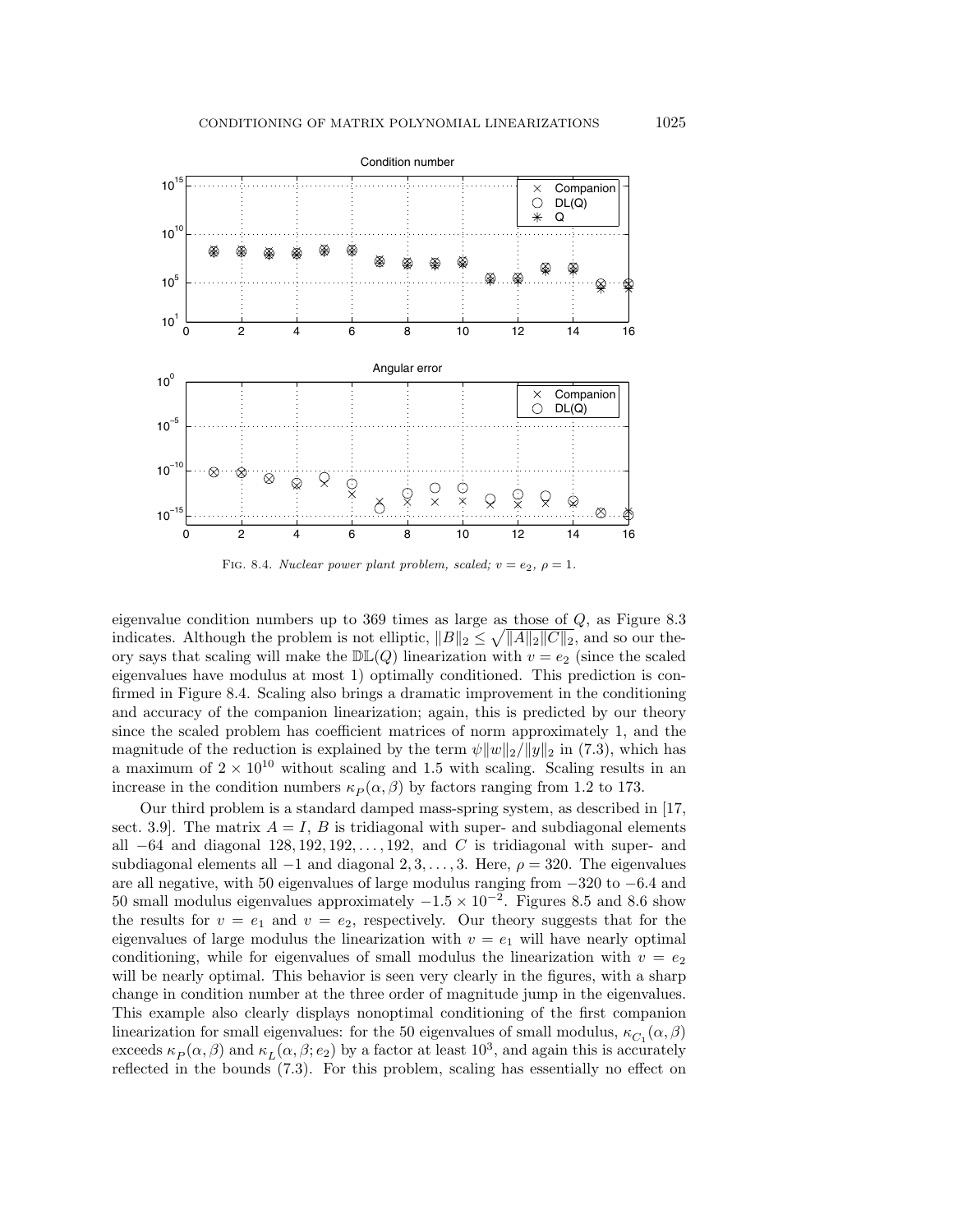

FIG. 8.5. Damped mass-spring system, unscaled;  $v = e_1$ ,  $\rho = 320$ .



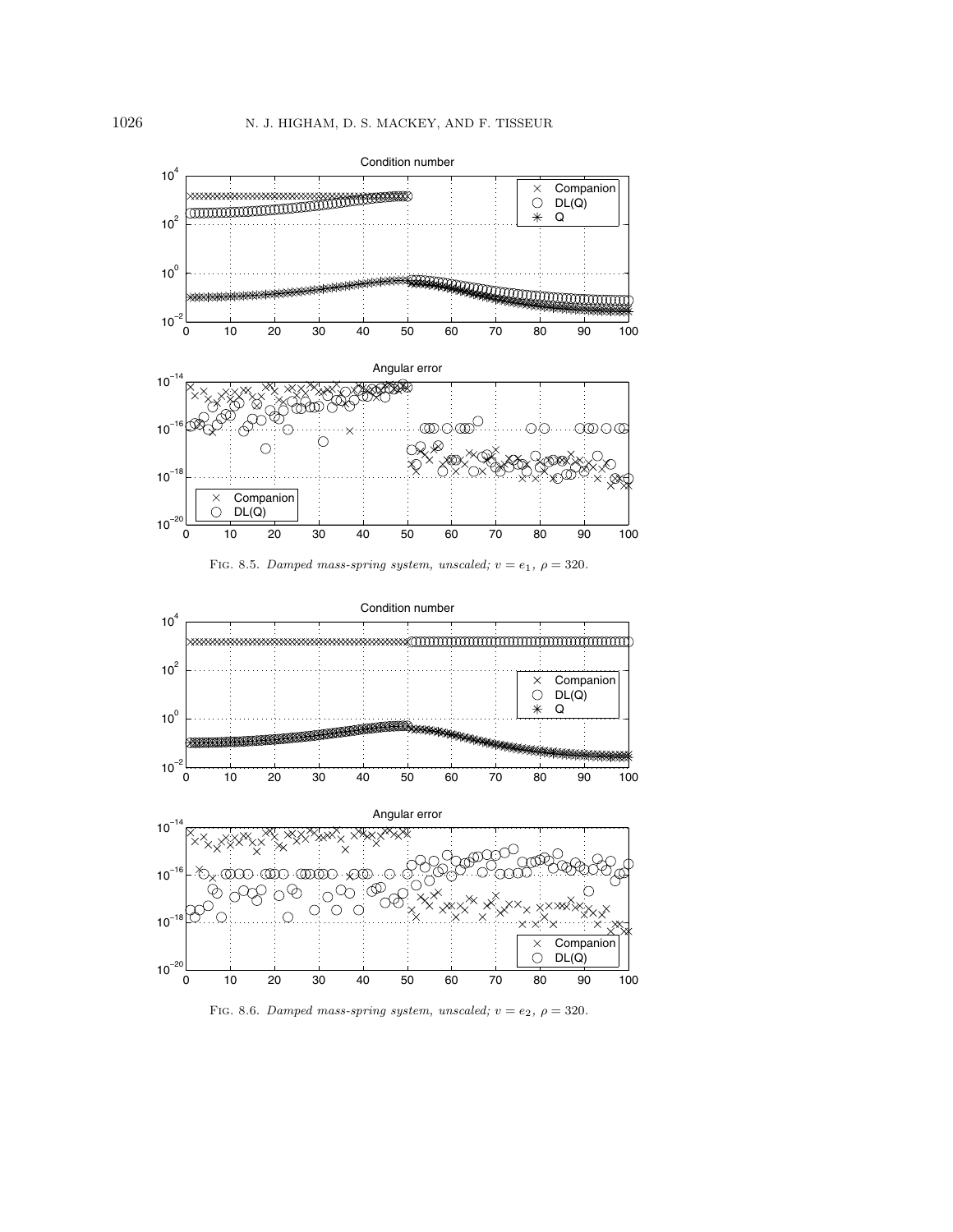the two  $D\mathbb{L}(Q)$  linearizations, but for the companion linearization it increases the condition number for the large eigenvalues and decreases it for the small eigenvalues, with the result that all the condition numbers lie between 3.6 and 13.

Finally, we describe an example that emphasizes the importance in our analysis of the condition that the pencil  $L \in \mathbb{DL}(P)$  is a linearization of P. The problem is a quadratic of dimension 107 arising from an acoustical model of a speaker box [10]. After scaling,  $\rho = 1$ . The computed eigenvalues from the companion form have moduli of order 1, except for two eigenvalues with moduli of order  $10^{-5}$ . We found the pencil with  $v = e_2$  to have eigenvalue condition numbers of the same order of magnitude as those of Q (namely from  $10^6$  to  $10^{13}$ )—as predicted by the theory. But for  $v = e_1$  the conditioning of L was orders of magnitude worse than that of Q for every eigenvalue, which at first sight appears to contradict the theory. The explanation is that this problem has a singular  $A_0$  and hence a zero eigenvalue; L is therefore not a linearization for  $v = e_1$ , as we noted earlier: see the first sentence of the proof of Theorem 4.2 and (4.11). In fact, since  $L \in \mathbb{DL}(P)$  is not a linearization for  $v = e_1$  it is a nonregular pencil [13, Thm. 4.3]. This example is therefore entirely consistent with the theory.

### **Appendix A.**

The following lemma is needed in the proofs of Theorems 4.3 and 4.5. We omit the proof.

Lemma A.1. Consider the functions

$$
f_1(x) = \frac{(1+x^2)(1+x^2+x^4+\cdots+x^{2(m-1)})}{1+x^{2m}},
$$
  
\n
$$
f_2(x) = \frac{(1+x^2)(1+x^2+x^4+\cdots+x^{2(m-1)})}{1+x^2+x^4+\cdots+x^{2m}},
$$
  
\n
$$
f_3(x) = \frac{(1+x)^2(1+x^2+x^4+\cdots+x^{2(m-1)})}{(1+x^m)^2},
$$
  
\n
$$
f_4(x) = \frac{(1+x)^2(1+x^2+x^4+\cdots+x^{2(m-1)})}{(1+x+x^2+\cdots+x^m)^2}.
$$

The functions  $f_1$ ,  $f_2$ ,  $f_3$ , and  $f_4$  are all unimodal on  $[0, \infty)$ , with a unique interior extreme point at  $x = 1$  and another extreme point at  $x = 0$ . In particular, we have the following sharp bounds:

$$
(A.1) \t\t\t 1 \le f_1(x) \le m,
$$

(A.2) 
$$
1 \le f_2(x) \le \frac{2m}{m+1},
$$

$$
(A.3) \t\t\t 1 \le f_3(x) \le m,
$$

(A.4) 
$$
\frac{4m}{(m+1)^2} \le f_4(x) \le 1.
$$

**Acknowledgments.** We thank Niloufer Mackey for assistance in the preparation of this paper.